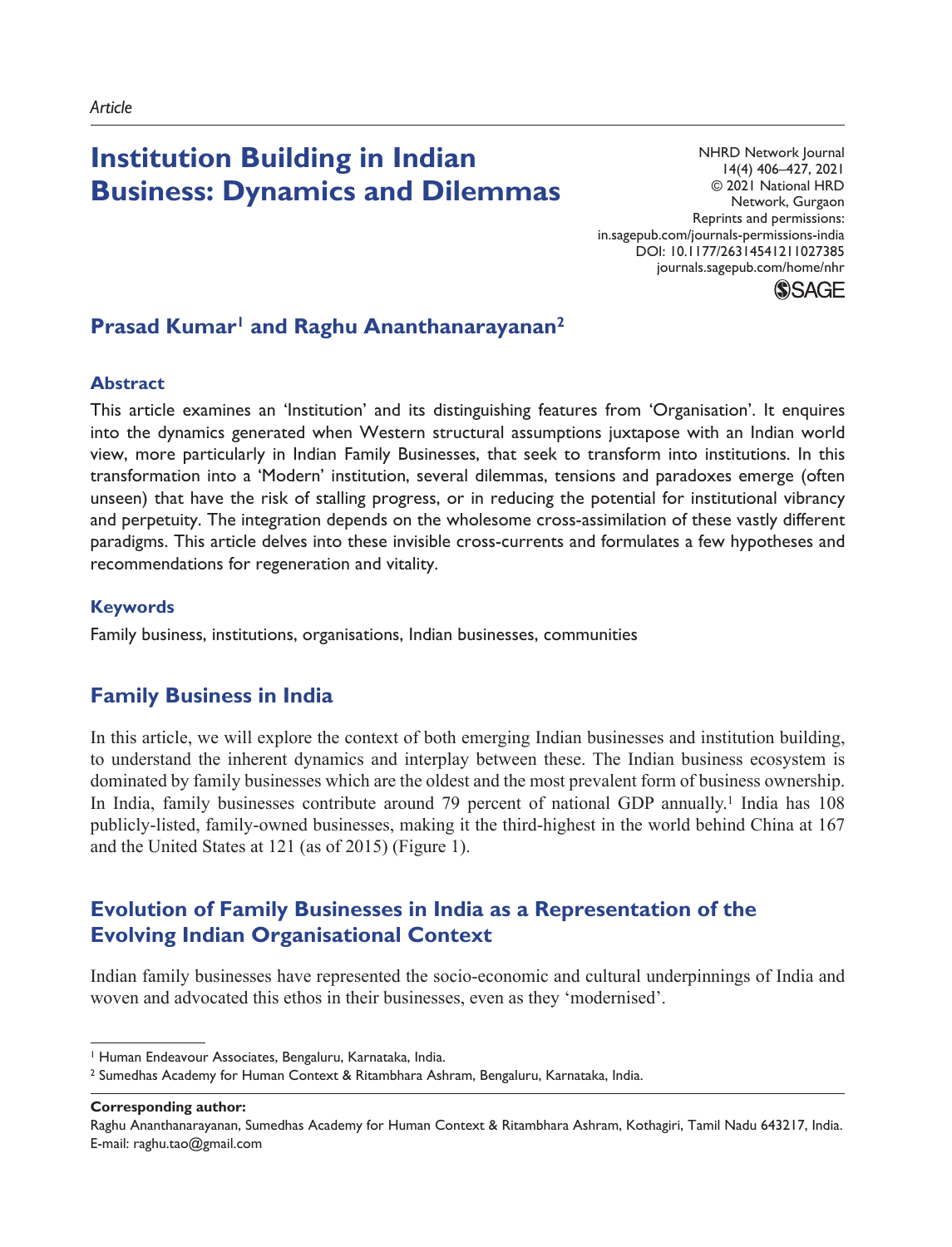

**Figure 1.** National GDP Share of Family Business.

**Source:** The authors.

Yashodhara Basuthakur and Dr Nupur Pavan Bang from the Thomas Schmidheiny Centre for Family Enterprise at the Indian School of Business explain:

The joint family system was the backbone of these businesses and provided the required resources and capital for the cohesion and growth of the firms. In the early eighteenth century, India was predominantly an agrarian economy, with a deep-rooted caste-based social system that defined the occupational choices of the communities. Agriculture was the primary source of income and livelihood. The manufacturing industries were few and mostly in textiles, handicrafts. But India was lagging in the development of the economic, political, and commercial infrastructure essential for trade pursuits.

The turn of the eighteenth century marked the transition from mercantile capitalism to industrial capitalism. The colonial rule led to the decline of the vibrant Indian merchant community. The Indian businesses faced discrimination in trade, policy and bank loans. During the Industrial Revolution, in 1850, India became the supplier of raw materials and a market for the products of the British factories (cotton, iron and steel, chemicals, etc.). Some of the businessmen who emerged during this time were the Birlas, Kasturbhai Lalbhai, Walchands and the Tatas. They constantly criticised economic racism and created bodies of commerce and trade associations to lobby for the Indian companies. They invested in research and development and introduced new product lines. The Indian-led business enterprises had expanded in scope and scale across the country by the end of the 1940s when India gained Independence.

The Indian family businesses also actively engaged in social causes and philanthropy through generous contributions to charitable trusts and other institutions, driven by the cultural and religious traditions of 'daan' (giving), as a sense of duty to the community. They played a pivotal role in institutional building by partaking in philanthropic activities such as setting up premier educational institutes, research and cultural centres for the progress of the country.

Many established and emerging Indian businesses are in the process of 'modernisation', 'professionalisation' and shaping their continuity, particularly to stave off threats to their longevity. Research indicates that the complexity inherent in family businesses contributes to their premature mortality.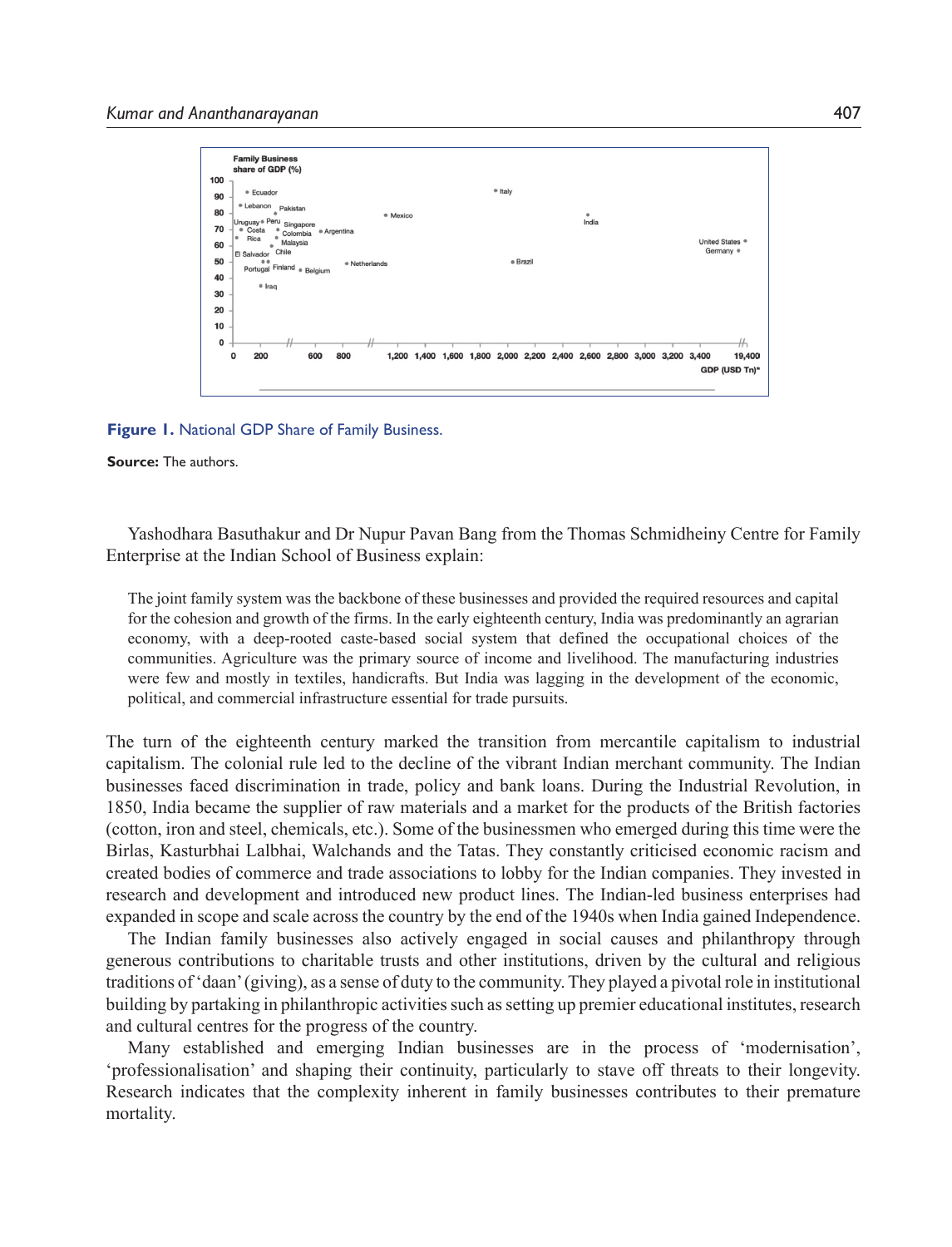# **The Importance of Institution Building in Creating Enduring Organisations**

Organisations, when led with statesmanship and wisdom, mature into institutions. The maturation process is an evolutionary and organic one, sustaining its relevance over time. An institution, as is commonly understood, is not only a set of traditions and time-honoured structures and norms but is also a 'gharana', a state of mind, a sense of belonging and ownership that is fundamentally 'alive' in the minds of people. A collective sense of identity (who we are), values (what is important to us), what we do, processes (how we do what we do) and psychological health (how we feel) form the anchors that bind and hold institutions together. An institution is purpose and value based, socially conscious, stakeholder oriented and long term in its approach.

## *Difference Between the Organisation and the Institution Models*

Understanding this difference will help appreciate the dynamics inherent as organisations evolve into institutions and are often midway in this process. As organisations transform along this path, leaders and members also undergo an 'inner' exploration of new meanings, adjustment and alignment with newer ways that beckon their 'stewardship behaviour'.

What characterises organisational thinking and how does it differ from institutional thinking?

| <b>Organisational Mind Maps</b>                                                                                                                                                                                  | <b>Institutional Mind Maps</b>                                                                                                                                                                                                            |
|------------------------------------------------------------------------------------------------------------------------------------------------------------------------------------------------------------------|-------------------------------------------------------------------------------------------------------------------------------------------------------------------------------------------------------------------------------------------|
| World view and outlook                                                                                                                                                                                           |                                                                                                                                                                                                                                           |
| • Defines itself primarily in the language of economics                                                                                                                                                          | • Defines itself as a living entity—a 'persona' and a<br>community of human beings. The collective identity<br>is palpable.                                                                                                               |
| • Primary focus is on results, short-term strategy,<br>structure, process, roles and tasks                                                                                                                       | • Focus is on long-term mission, philosophy, aims,<br>meaning, values, culture and belonging                                                                                                                                              |
| • Engagement with the environment is expedient,<br>fragile, reactive and suspicious                                                                                                                              | • Sensitive to their environments, proactive, relevant<br>and respond in a timely fashion to the evolving con-<br>ditions around them                                                                                                     |
| Leadership                                                                                                                                                                                                       |                                                                                                                                                                                                                                           |
| • Succession is poor and ad hoc                                                                                                                                                                                  | • The process for succession is robust and emphasises<br>a combination of continuity and change                                                                                                                                           |
| • Problems move upward to the leaders                                                                                                                                                                            | • Proposals move upward to the leaders                                                                                                                                                                                                    |
| <b>Roles</b>                                                                                                                                                                                                     |                                                                                                                                                                                                                                           |
| • Role bound, protective and competitive; inter-role<br>spaces have no owners. Many issues fall between<br>two stools, and the 'boss' orchestrates these through<br>persuasion and arbitration. Agency is ad hoc | • Role responsible, mutual, and collaborative; Inter-<br>role spaces are attended to. Members volunteer to<br>do what needs to be done in the inter-role spaces<br>and help each other when tasks and roles are hazy.<br>Agency is strong |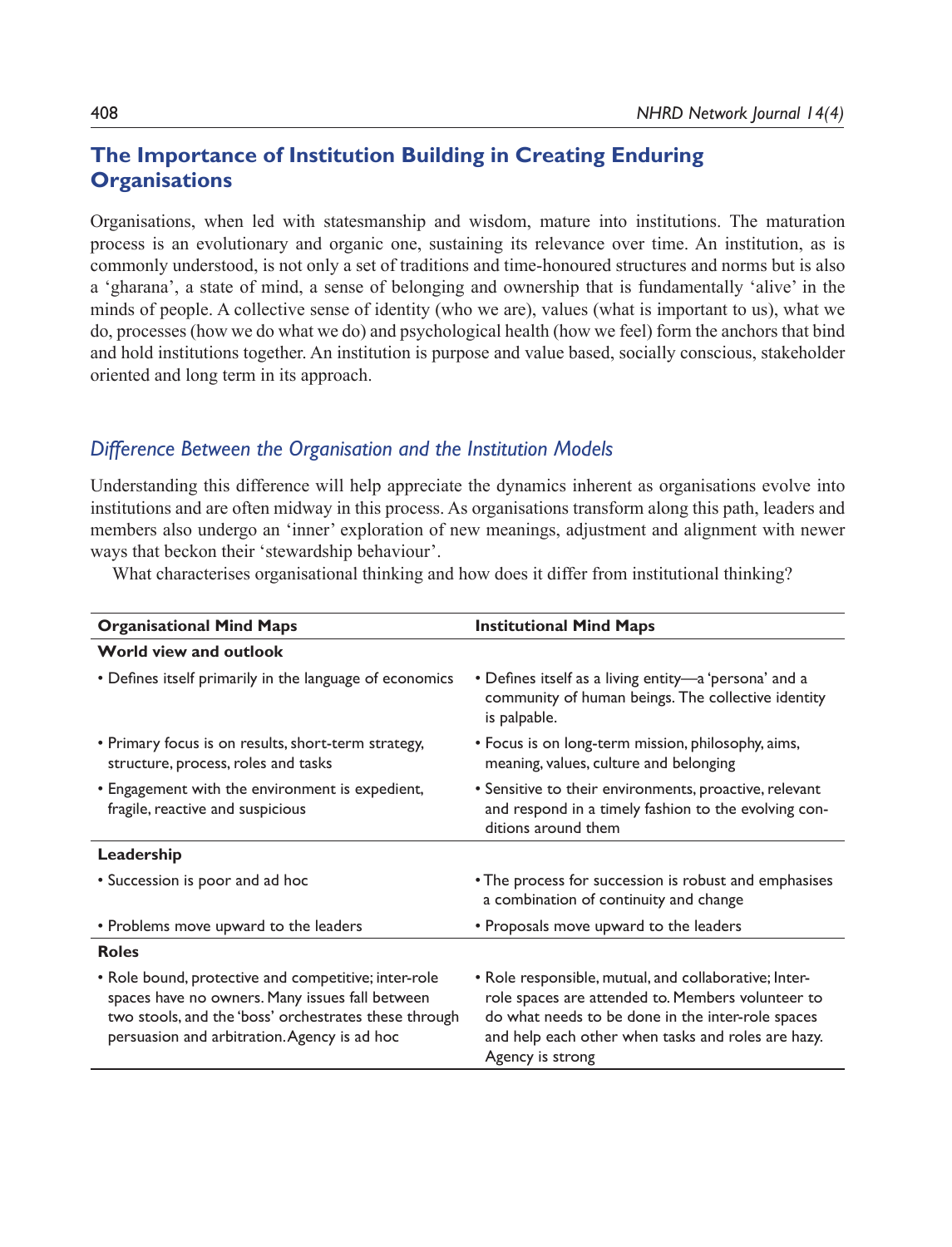| <b>Organisational Mind Maps</b>                                                                        | <b>Institutional Mind Maps</b>                                                                                                                                                    |
|--------------------------------------------------------------------------------------------------------|-----------------------------------------------------------------------------------------------------------------------------------------------------------------------------------|
| Membership                                                                                             |                                                                                                                                                                                   |
| • Members operate largely from an 'economic' and /or<br>a 'professional' contract                      | • Members operate predominantly from a 'psycho-<br>logical' contract. Their contributions are mostly<br>voluntary and unilateral in nature                                        |
| • Members take a rigid view of unexpected develop-<br>ments                                            | • Members are willing to be contextual in their view.<br>They are tolerant of unexpected and idiosyncratic<br>developments                                                        |
| • Members are concerned with individual and sectoral<br>well-being. Their ambitions are self-oriented  | • Members are sensitive to the common good. Their<br>ambitions are directed towards the well-being and<br>success of all stakeholders                                             |
| <b>Hierarchy</b>                                                                                       |                                                                                                                                                                                   |
| • Hierarchy reflects position, expert and resource<br>power. Designations and titles reflect seniority | • Hierarchy is a quality of membership and a 'state of<br>mind'-everyone has some form of belonging                                                                               |
| • Merit and performance based, and people are<br>resources                                             | • Merit plus active institutional commitment and ability<br>to influence non-role-bound actions and multidimen-<br>sional potential                                               |
| <b>Autonomy</b>                                                                                        |                                                                                                                                                                                   |
| • Socialisation—do's and don'ts—is a predominant<br>way of induction for new entrants                  | • Acculturation-'our way of life'-anecdotes, stories,<br>rituals, myths, anxieties, and the enthusiasm that<br>surrounds the community are shared while inducting<br>new entrants |
| <b>Vibrancy</b>                                                                                        |                                                                                                                                                                                   |
| • Vibrancy arises from action, success and victory                                                     | • Vibrancy arises from meaning, purpose and learnings.                                                                                                                            |

These differences are on a continuum, and no one characteristic taken singly by itself can define the stage of maturity. The interplay of most of these characteristics will determine the transition from organisations to institutions.

## **Institutions as Communities**

### *All Organisations and Institutions are Social Endeavours*

One of the best writers on organisations has been Richard Scott. He defines organisations this way: 'Organisations are conceived as social structures created by individuals to support the collaborative pursuit of specified goals' (Scott, 2003, p. 11).

To harness and mobilise human energy in organisations, as they progress towards institution building, it is useful to see organisations as 'communities'.

The popular and current view, ingrained in many of us, looks at organisations as 'rational engines/ machines of economic performance'. This engineering metaphor is not conducive to institution building initiatives.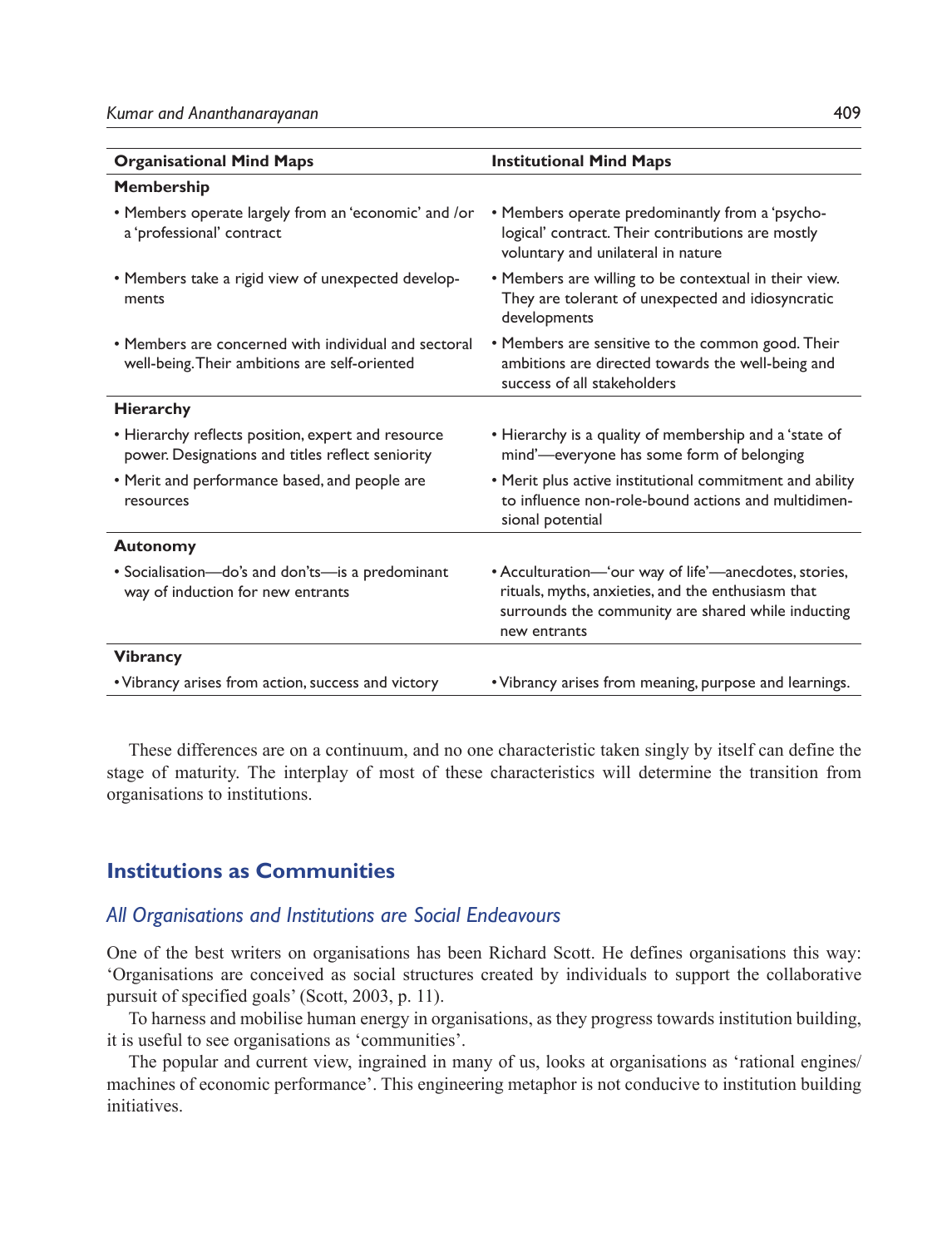An alternate 'social view', where seeing organisations as 'communities', is necessary for institution building. The moment an organisation is born, the birth of the community also takes place simultaneously.

# **What is a Community?**

A collective of individuals with a common purpose and identity is a community. In addition, communities share a mutual concern for each other's well-being. At the core of community are four values—sense of belonging, trust, voluntary action, and accountability.

All communities grapple with some existential questions either explicitly or implicitly. These are as follows:

- Identity: Who are we? What do we stand for?
- Mission: What is our purpose? What do we do? What more can we do? What else can we do?
- Culture and process: How do we do, whatever we do? What are our principles?
- Associational life or sentient health: How do we feel in this community? How deeply connected are we?

These questions are also the prime movers in the institutional framework.

## *Sentient Processes that Make Communities and Institutions Psychologically Healthier*

The psychological health of communities and institutions depends on the existence and opportunity for the practice of six processes. It is through the practice of these processes that a context of dialogue is created. The identity, mission, culture, and health of the community are directly related to the quality of the dialogue that the community engages in. The six processes are as follows:

1. **Catharsis**—when human beings interface with and experience the living process—rules, norms, and systems—feelings, sensitivities and toxicity develop such as helplessness, pain, anger, guilt, shame, confusion, doubts, etc.

Communities that provide safe and sustained opportunities for individuals and groups to voice their pathos and detoxify themselves of these feelings are psychologically healthier.

- 2. The sharing of these feelings and experiences, in small or large groups, provides scope for the development of new meanings and perspectives in the community, leading to renewal of community norms and vitality.
- 3. **Togetherness**—the more opportunities that exist in communities to relate, link, communicate and engage with each other, the healthier the community cohesiveness is.
- 4. **Equalisation**—all communities have an explicit or implicit hierarchy and power distance some lower or higher—arising from caste, creed, race, colour, education, intelligence, wealth, status, etc. Communities that have ways of reducing these distances and encouraging individuals or groups to connect and communicate at a very basic human level, in a non-hierarchical manner, tend to be healthier.
- 5. **Rejoicing and grieving**—psychologically healthy communities have found ways to rejoice and grieve together as life unfolds around them.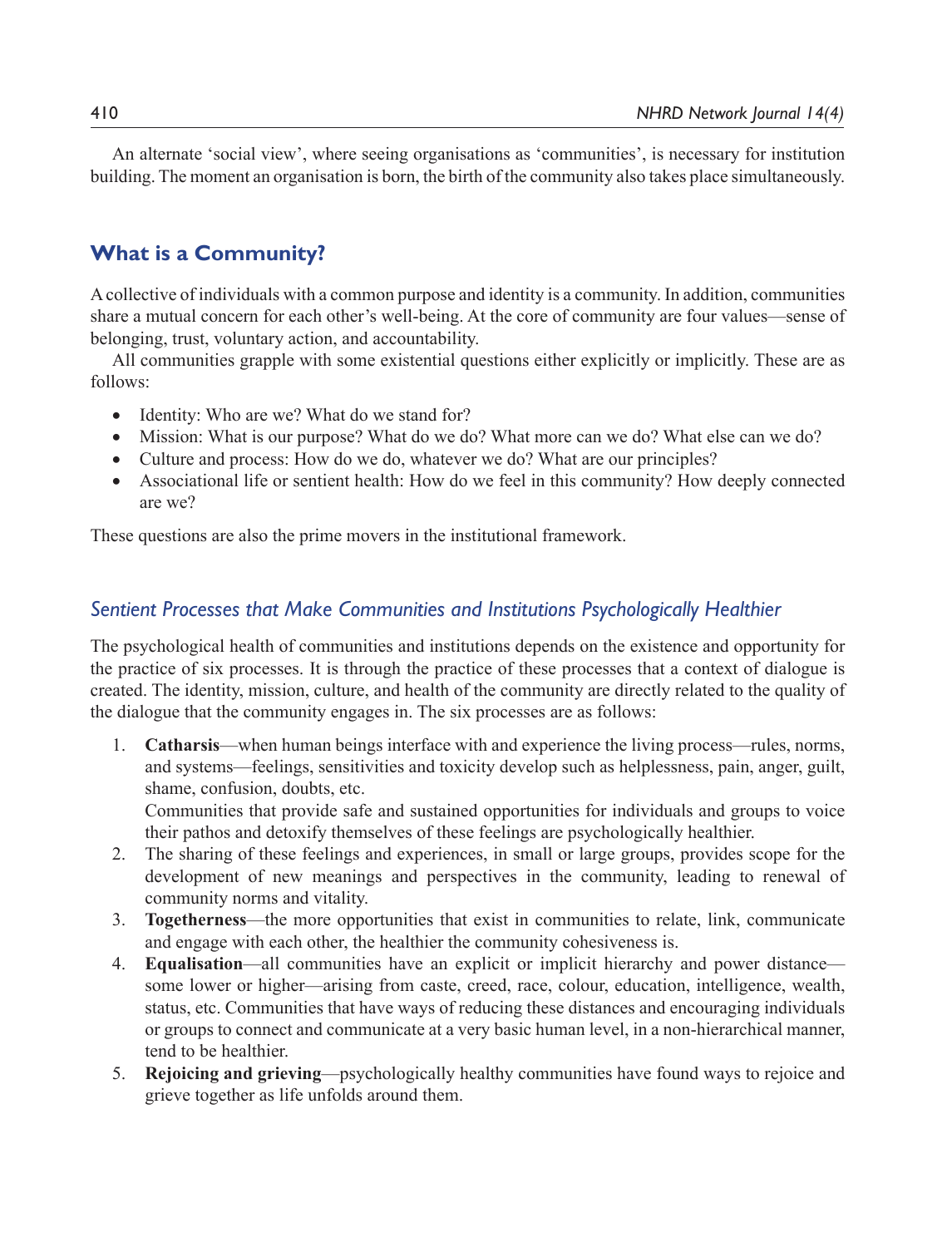- 6. **Absolving blame and shame**—healthy communities understand that vulnerabilities, errors of commission and omission, and human failings are to be expected in the living process and have ways of healing the anguish of these feelings of guilt, blame and shame. Penance for shame is often adequate.
- 7. **Humour**—communities that can laugh at their own idiosyncrasies and foibles, without selfdeprecation, are psychologically healthier.

### **Socio-psychological Maps and Their Role in the Transition**

Socio-psychological maps inform the dilemmas and dynamics that organisations, their leaders and members experience and cope with, as the transformation gets underway.

#### *What are Socio-psychological Maps?*

Gareth Morgan in his book, *Images of Organization*, 2 uses metaphors to see and understand organisations. His premise is that a way of thinking and a way of seeing are how we understand our world, and this applies to organisations as well. The metaphors range from organisations as machines, organisms, brains, cultures, political systems, psychic prisons, instruments of domination, etc.

We all carry socio-psychological maps unconsciously in our minds—the emotional and psychological 'software' that gets coded in our minds during our growing and formative years. Bruce Lipton et al. point out that from the trimester of the foetus to the seventh year of a child, this 'software' is being written on what started as a blank slate of the infant—culture, behaviour, verbal and non-verbal messages, meanings assimilated from the environment as we grow up.<sup>3</sup> These are the socio-psychological maps that we operate from in our adult life.

Bruce Lipton et al. further go on to assert that almost 95% of our daily adult behaviour is triggered by this unconscious 'auto-mode' default software of the mind and continues unabated till we rewrite the software using our conscious creative mind to reframe new meanings and responses.

In the Yoga Shastras and in Ayurveda, a very similar idea is explicated through the notion of the 'samskAra'—the acculturing processes. The evolution of a person can be understood as the unfolding of the person's potentials in their life context. Three factors influence this process namely, the physical readiness of the person, their psychological readiness, and the ability of the socio-cultural context to nurture the emergence of a new persona. For example, when a child is around 5 years of age, they begin to associate their name to a sense of identity. This is the point of time the 'software' of the person, that is, the meaning-making process has started to crystallise. The acculturation of the context through processes of teaching and socialisation have taken root. This creates the ground on which the person will construct their sense of self, their identity. The ground and the identity also predispose the person to various diseases of the psyche and the soma. The more congealed the ground and the identity become, the more rigid the person becomes in their response to their environment, the more the likelihood of chronic illness. The more permeable they are, the greater the ability of the person to evolve, experience flow and flourish.

This notion of how a person evolves is the basis of how acculturation rituals are designed—starting from the conception of the child and punctuating at each stage of growth. The mother is taught what to eat, what to expose herself to, etc., at each trimester through the process. From the time of the conception of the child to the age of seven about ten such thresholds have been identified and sanctified. Unfortunately,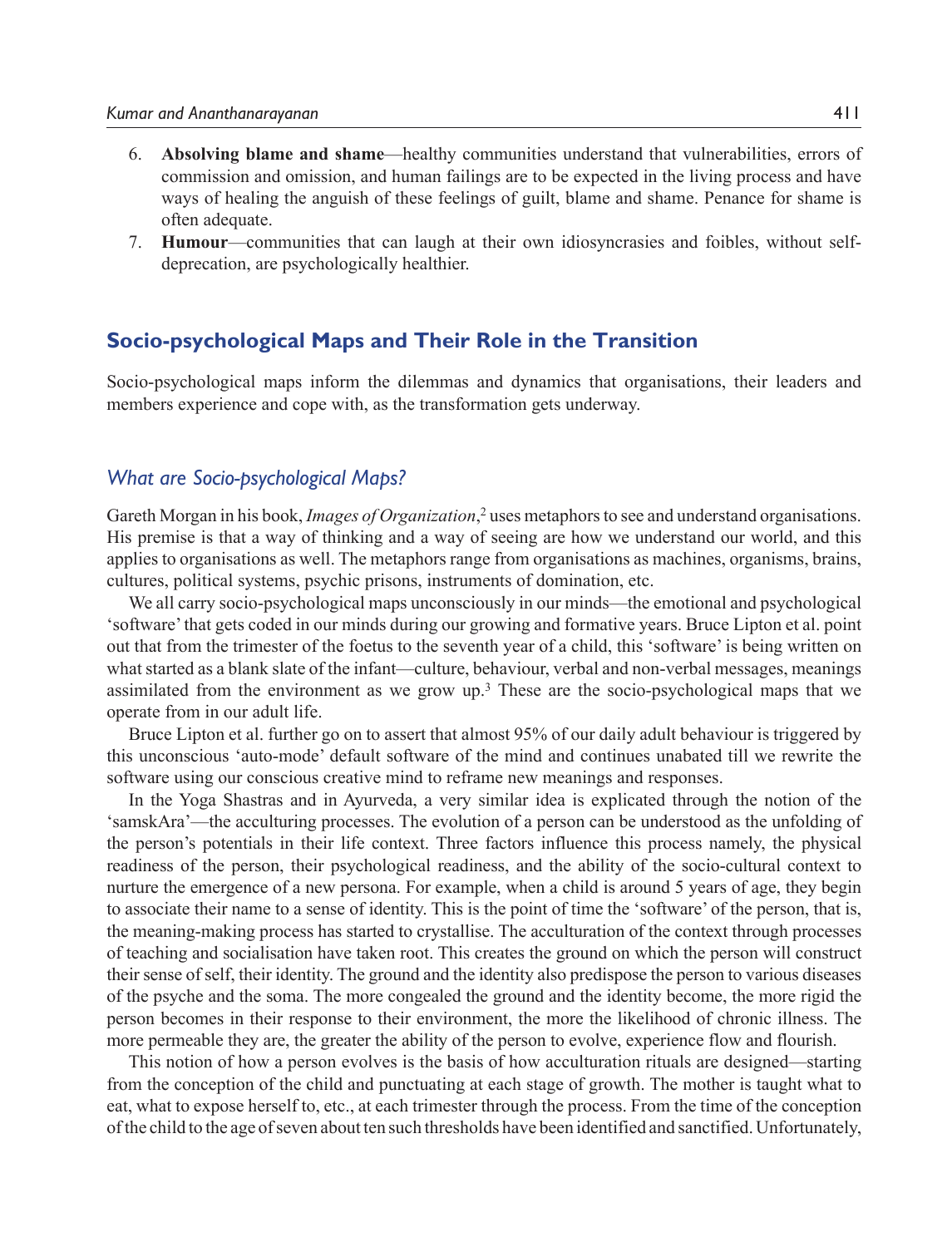with the advent of modernity, these institutions and the teaching embedded in them have got ossified, and the deeper significance in enabling the most congenial context for the unfolding of the person to their fullest potential, has been lost. In the contemporary business context this principle can be restated as the threshold of growth where the individuals, skills and competencies (physical readiness) the individuals self-construct (psychological readiness) and the organization culture that supports the new behaviours. It will be of immense value to us if we can redesign the institutional processes that punctuate critical transitions of a person in a way that is contextual and takes in the latest scientific advances, which have reaffirmed their significance. Devdutt Pattanaik has taken the principles behind the design of these threshold rituals and redesigned it for organisational transitions with great success for the Big Bazaar4.

## **Intended and Unintended Consequences and Their Function in the Transition**

Every intended consequence generates a simultaneous unintended consequence. This phenomenon influences adjustment and alignments in any change process.

The universe of 'intended consequence' is led by rational and logical thought and provides the rationale for any change, decision, behaviour or action.

'Unintended consequences' are triggered simultaneously, and these are anchored in the emotional and psychological responses, arising from the socio- psychological and cultural dimensions, rooted in the primary and secondary systems of an individual's formative years.

For example, as organisations modernise, they often induct young talented leaders with the intention of bringing in contemporary ways of management and a new work culture. The unintended consequence of this move is a conflict between the tenured senior managers and their new younger 'bosses'. Leadership roles in the traditional and hierarchical Indian social system go to senior, tenured and older individuals. Here, there is an inversion of this tradition, creating several unintended consequences that make the intended changes more difficult. The elders might see the new inductees as not respectful enough of the traditions and existing culture, while the younger managers see the existing traditions and the uncooperative attitudes of elders as constraints.

The Indian *family system* continues to emphasise age and seniority as the basis for leadership and moral authority. The intended consequence of this is to ensure that values are internalised and to an extent are protected. The new managers see the lack of congruence between the explicitly stated values and the practice. They then 'throw the baby out with the bath water' rather than join in the process of identifying the gaps and attempting to bring in convergence between the espoused and the practiced.

When sentient processes of honest dialogue and recalibration are instituted, there is greater congruence, and the unintended consequences are marginalised. On the other hand, when these are absent, the *Organisation system* and *family system* are incongruent, leading to consequences such as disharmony, non-cooperation, politics, mistrust, etc.

When an individual, or a group of individuals, encounter a system/structure or norm (ethos<sup>5</sup>) any misalignment or dissonance in the encounter creates stress, confusion, hurt, anguish, and disorientation  $(pathos<sup>6</sup>)$ .

The individual or group of individuals must find new ways and meanings (mythos<sup>7</sup>) to re-establish their equanimity, harmony, and action potential (eros<sup>8</sup>).

To illustrate, when one thinks of a start-up, one conjures up the romanticism of adventure (eros). It is expected that the place will be buzzing with excitement for the new and everyone will be behaving like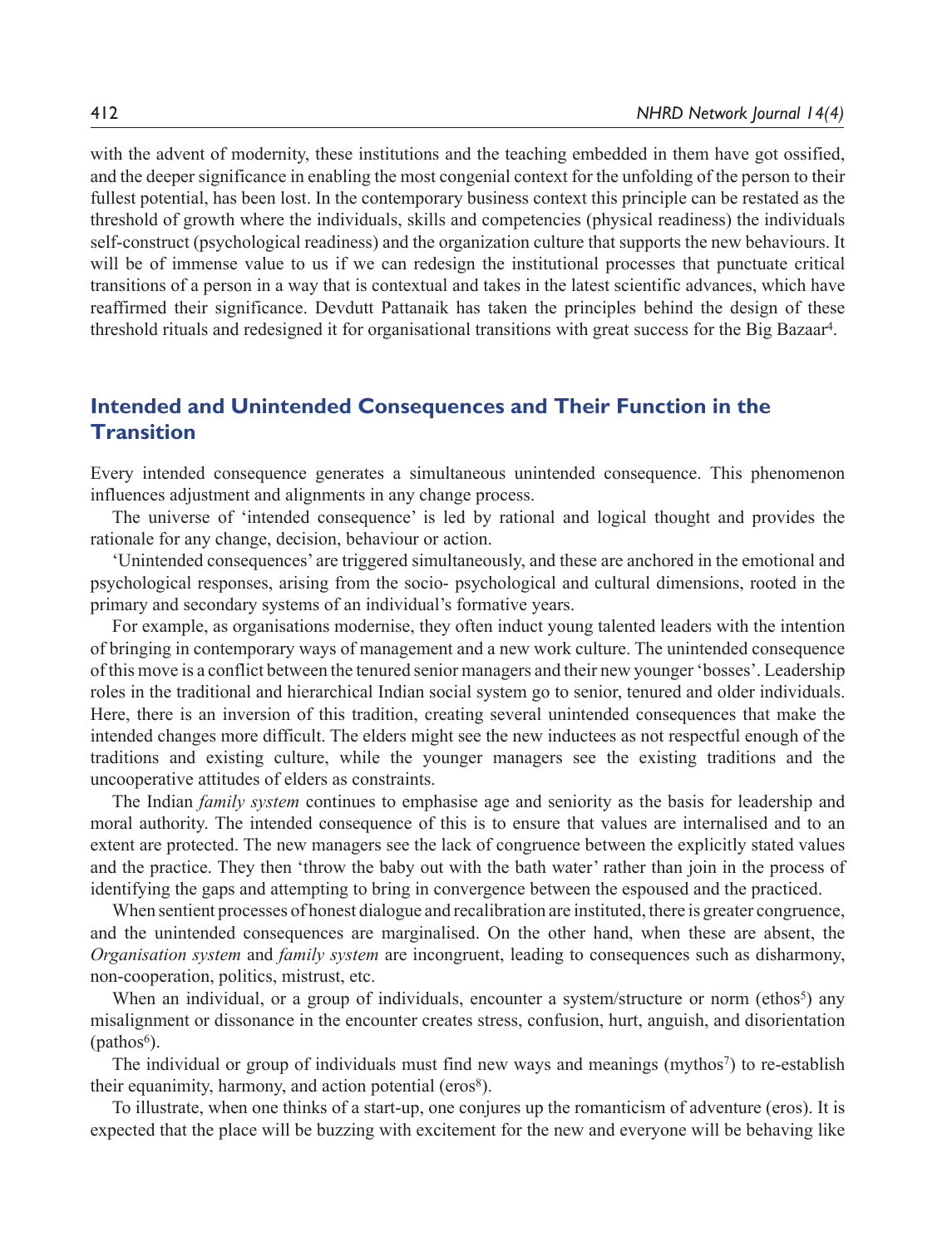peers: there will be robust discussion and debate (ethos). Stories of others who succeeded and heroic figures who are venerated by the group will be shared often (mythos). However, the fear of uncertainty and failure, the prospects of one's dreams being shattered will often be kept hidden from others (pathos).

The organisation, the organisation defines accountabilities and, in its effort to be precise, over defines it, leading to a context that is experienced as constricting (ethos). The individual who comes from a very regulated and role-bound context would constrict themselves and suppress their creativity, often imitating the behaviour of a respected elder (mythos). However, a person whose background is from a very open family and educational context would feel rebellious and react to the context (mythos frustrated). How does this inner experience impact the person's evocation to belong and excel (eros)? How does the experience of the members of the system cause dissatisfaction and disaffection (pathos)?

This is where dialogues in an institutional space become essential for the evolution of the institution. Old mythos can be discarded and recalibrated. New ideas of heroism need to be redefined. The factors that cause pathos can be honestly shared, and the energy that is wasted can be channelised by removing the depressing factors and redesigning systems and processes so that they become welcoming and evocative. All this will inform the policies, values and practices that rejuvenate the organisation, to co-create, a new ethos.

The intended consequence of building modern industrial organisations is to create value for all the stakeholders, but the management practices and policies often end up creating tensions, and the gap between the explicitly stated values and the actual practice, stays unaddressed. Some of the common tensions are around integrity and the pervasive corruption in the environment. Some of the other common tensions one sees are around the push for profitability and the space needed for experimentation and innovation: the processes of performance appraisal that often emphasise numbers and hierarchy versus the need for robust questioning and dialogue that require equalisation. This is where the institutional processes play a vital role in creating a space where these tensions can be articulated and resolved. They evoke and sustain a commitment to the growth and well-being of the institution.

Studying the impact of these intended and unintended consequences during this journey of institutionalisation is of central interest in this article. If we go back and look at the characteristics of an 'institution' and 'organisation', in the beginning of the article, it will be clear that institutions are created and held, not so much in their structures but more in their psycho-social identity and in the 'minds' and 'psyche' of its stakeholders invoking their socio-psychological maps.

### **Creating Institutional Vibrancy**

It is important to re-emphasise that all institutions are communities. They are work communities where affiliation also happens or affiliative communities where work also happens. The vibrancy of the institution is, therefore, built on the psychological commitment that its members bring in: the heart. The abilities of the head, that is, strategising and the capabilities of the hand, that is, the technology deployed by the organisation are powered by the conviction that lies in the heart of the members. Second, some key aspects that distinguish a community and, in turn, an institution from a random aggregation of individuals or groups are as follows:

- a shared and common purpose.
- contribution to society.
- shared values, traditions and norms.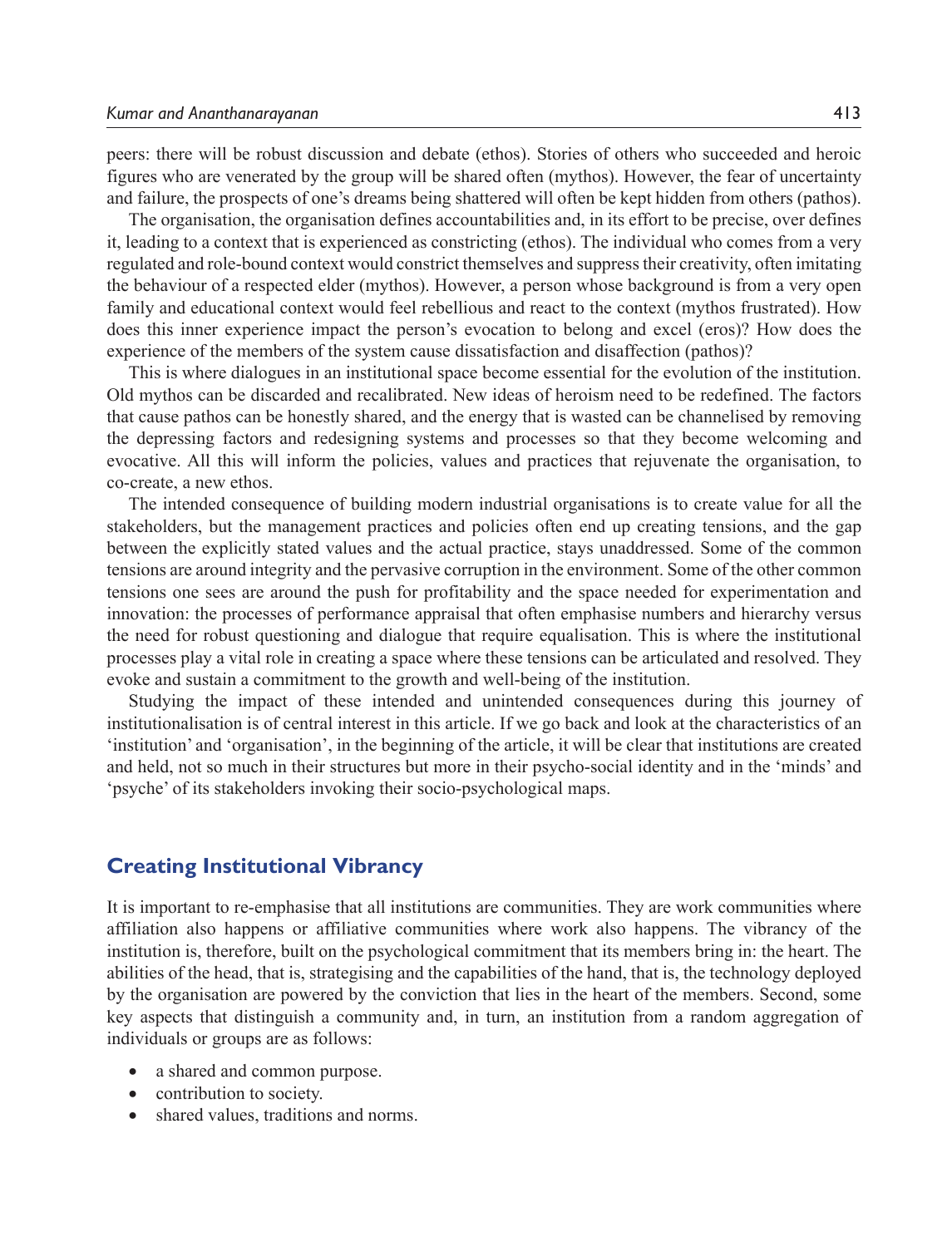- long lived; and
- rules of entry, membership, and exit.

Embedded in all communities is a sense of vitality that is indicative of the health of the institution. In times of good health, there is a strong connection among members and overwhelming synergy in all that they do. In times of ill health, there is apathy among members, and vibrancy is at a low ebb.

To intervene and build institutions, leaders and members need to be in touch with the pulse of the community.

# **Membership and Structure of Belonging: Institutions**

There are fundamentally three kinds of membership contracts:

- 1. The economic contract: The focus, here, is on money and lifestyle. What will I get paid if I deliver on expectations? What more will I get paid for exceeding expectations? How much money will I lose if I fail to deliver? Monetary life goals inform this contract.
- 2. The professional contract: The primary concern, here, is about the nature of work. What will my role be? How will this role enhance my résumé? What more will I learn in this role? What could I expect to be doing in the future? What skills will be needed? Is the role challenging? Will it provide visibility? Centrality? In building competent and professional institutions, an active professional contract is crucial and fundamental.
- 3. The psychological contract: The emphasis, here, is on the implicit psychological expectations of being treated with respect, of being heard and valued, of fairness and transparency and of trust. The sense of belonging is rooted in this contract.

Every citizen of a community and a member of an institution will act from all three contracts to a lesser or higher degree.

Most leaders and senior citizens of work communities and institutions do explicitly address the economic and professional contracts, but they do very little to make the psychological contract explicit and engaging. Institutional processes are essential to evoke and sustain this very important source of energy and vibrancy. The readiness of the members to display heroism in their role-taking, depends on the depth of the psychological contract. The type of membership an individual will be willing to assume in the institution is also contingent upon the psychological contract.

# **Types of Membership**

We are likely to see five different strains of belonging, engagement, and commitment, reflected in five membership stances, based on the predominant, operative contract with each individual:

- 1. Founder members: their psychological contract is fused with the institution.
- 2. Co-founders: the psychological contract is unilateral and plenipotentiary.
- 3. Institutional members: the psychological contract is strong and exemplary, and they are the 'value anchors'.
- 4. Professional members: their professional contract is strong and conditional and their potential for institutional membership is uncertain.
- 5. Associate members: the professional membership is in the process of formation.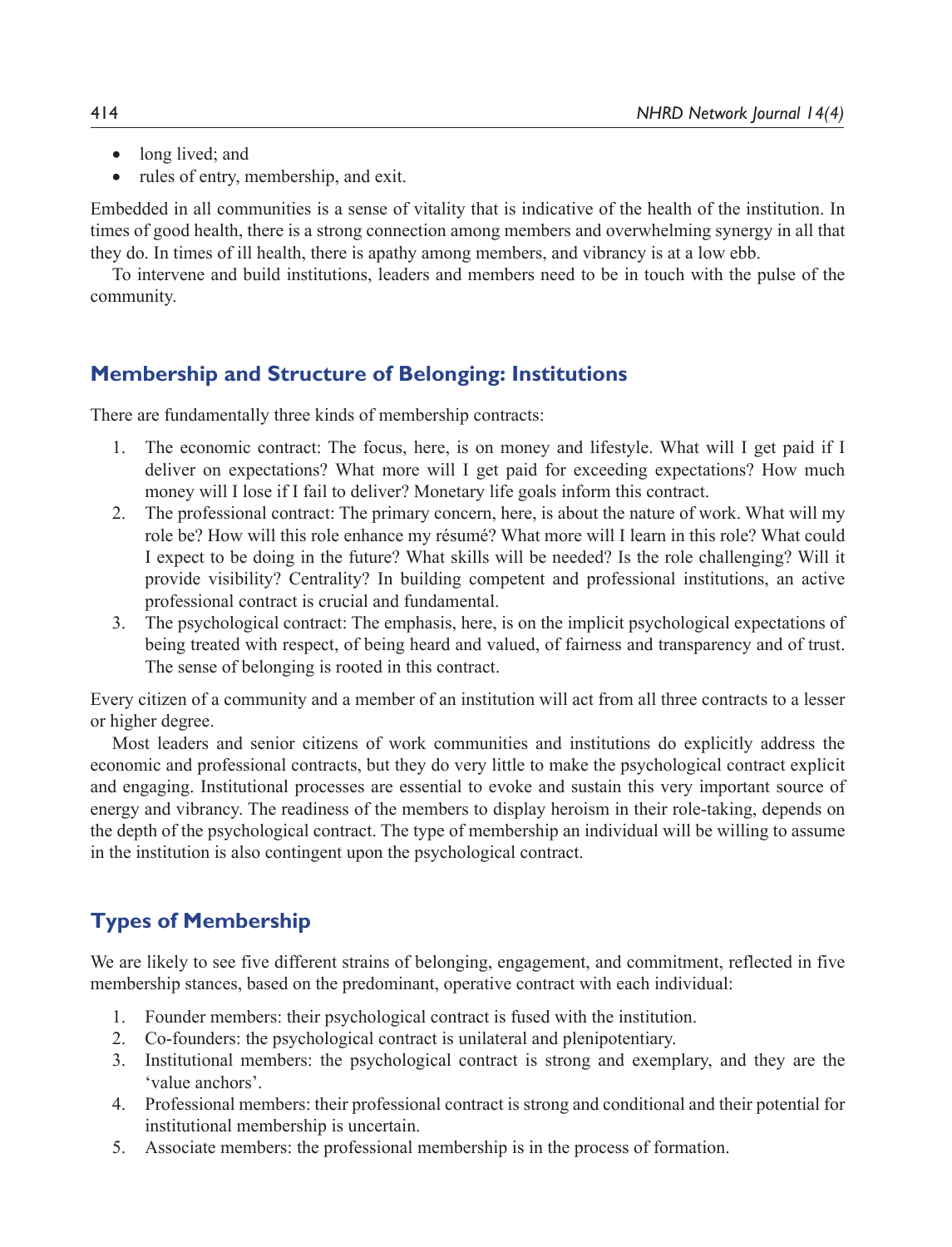The major opportunity and challenge in institution building is to progress the maturity of individuals from associate members to institutional members and beyond, in a seamless and accelerated manner.

## **Anchors That Influence Institutional Vitality**

There are four anchors that influence vibrancy and institutional health (Figure 1). These are:

| <b>ANCHOR I</b>                                                                                                                                                                                                                                                                                                                                                                                                           | <b>ANCHOR II</b>                                                                                                                                                                                                                                                                                                                                                                                                                                                                                                                                                                                        |
|---------------------------------------------------------------------------------------------------------------------------------------------------------------------------------------------------------------------------------------------------------------------------------------------------------------------------------------------------------------------------------------------------------------------------|---------------------------------------------------------------------------------------------------------------------------------------------------------------------------------------------------------------------------------------------------------------------------------------------------------------------------------------------------------------------------------------------------------------------------------------------------------------------------------------------------------------------------------------------------------------------------------------------------------|
| THE CULTURE-IDENTITY ANCHOR - WHO<br><b>ARE WE!</b> - This anchor is concerned with the<br>question "who are we?" It embodies the aims, mis-<br>sion, philosophy, values, and culture. It is seeded by<br>the founders and the history that the institution<br>has lived through. It provides the identity and the<br>persona of the institution. The DNA or genetic<br>code is alive here.                               | THE STRUCTURAL ANCHOR - WHAT WE<br>$\mathcal{L}$<br><b>DO?</b> - This anchor deals with the theme of "what<br>we do". Positioned here are issues of vision, busi-<br>ness / work strategy, organization structure, roles,<br>goals, results, rewards/punishments.                                                                                                                                                                                                                                                                                                                                       |
| <b>ANCHOR III</b>                                                                                                                                                                                                                                                                                                                                                                                                         | <b>ANCHOR IV</b>                                                                                                                                                                                                                                                                                                                                                                                                                                                                                                                                                                                        |
| 3. THE PROCESS ANCHOR - <b>HOW WE DO,</b><br><b>WHAT WE DO?</b> - This anchor addresses the<br>question "how we do, whatever we do" – the<br>major focus here is on sustainability, predictability<br>and stability - processes, quality, ethics, norms and<br>systems. Ways of doing things are constantly im-<br>proved and delivery is made consistent over time<br>- 'quality is character and character is quality'. | THE SENTIENT ANCHOR - <b>HOW WE FEEL?</b> -<br>4.<br>The focus here is on feelings - community feelings<br>and the concern is with "how we feel". When<br>members of a community work together, they<br>encounter the vicissitudes of community life and<br>sensitivity and feelings are generated. The psycho-<br>logical health of the community will depend on the<br>way it responds to these feelings. The opportunity<br>to express and share sadness, joy, grief, shame, to-<br>getherness, anger, anxiety, helplessness and irrever-<br>ence is crucial for institutional health and longevity. |

# **Coherent Attention to All Anchors**

All four anchors exist at the birth and through the life of an institution. Unfortunately, leaders and members of many business organisations take a myopic view of their communities and over-engage with the structural and process anchors only. They provide scant regard and attention to the culture–identity and sentient anchors, attending to them when the work community is already too deep in trouble.

The vibrancy and the sustainability of the institution is dependent on how healthy each of these anchors are. Senior citizens and leaders can build their communities and transform them into institutions by focusing their attention on managing and developing all these anchors coherently.

The interplay of these anchors with each other provides a model for regenerating vibrancy and transforming communities into institutions.

When the four anchors represented in the four quadrants are invested in, the organisation becomes vibrant, balanced and centred.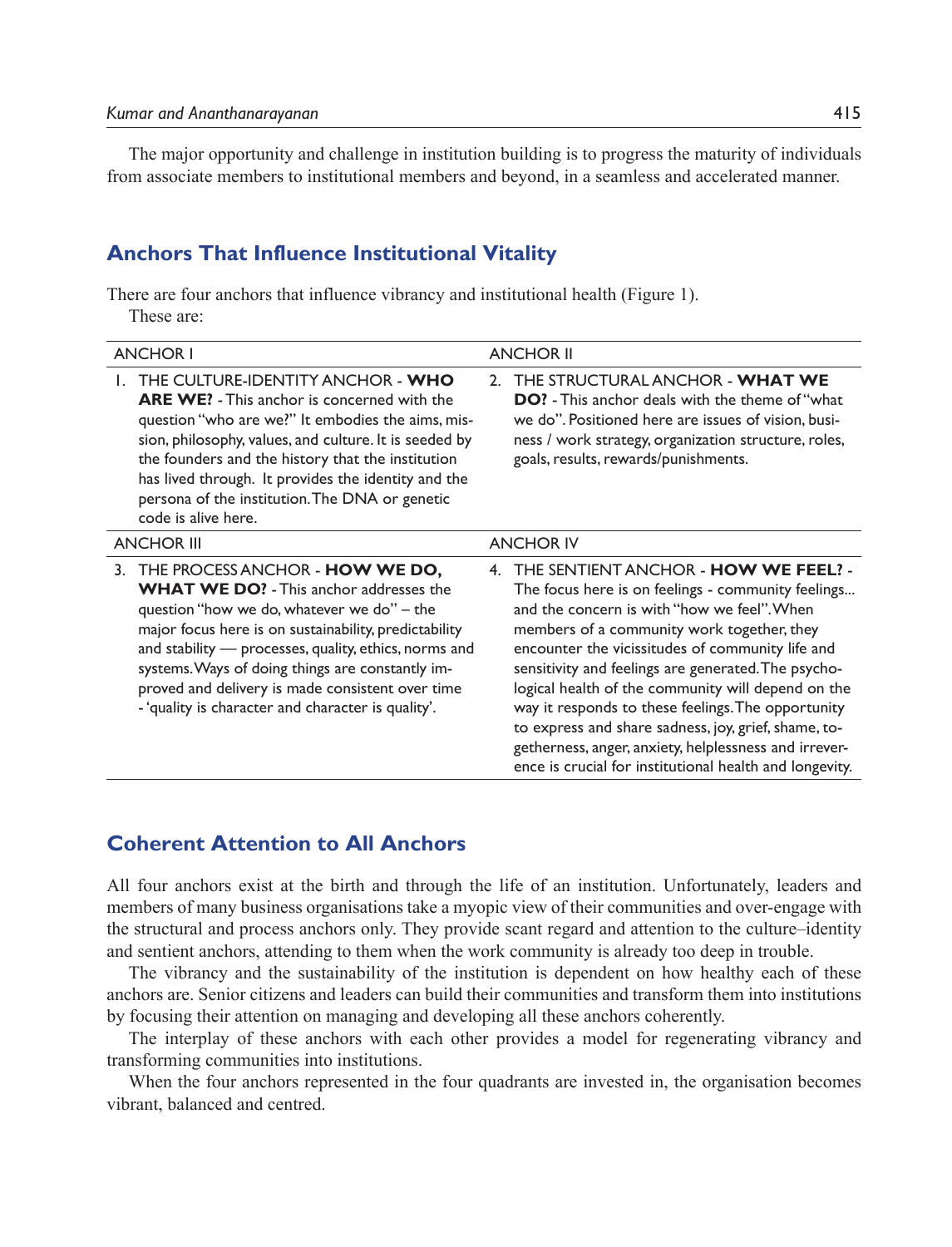

#### **Figure 2.** The Institution Building Anchors.

**Source:** Adapted and refined by Prasad Kumar (author) from the original ideas of Prof. Pulin Garg.

Enabling a dialogue that explores the intended and unintended consequences in which each of these quadrants are implemented, is the key to the emergence of the institution. It is not always easy to understand and articulate the underlying complex processes. It is, therefore, important to design the forums for sustained, experiential dialogue.

## **A Traditional Organisation Meets Modernity**

One of the traditional organisations that has survived into contemporary times with its core processes intact is the *Vishwakarma* community of temple builders. In modern parlance, they are a guild with clear policies and principles. One of the authors has had the opportunity to watch the process of building of a few temples. The process took many years and therefore allowed for a deep understanding of the way the community conducted its business. The whole operation is complex and is comparable to a large building project. It will be illuminating to look at the traditional ways in which organisational and institutional processes were created and how they have been deployed in today's context.

Some of the highlights of the process are as follows:

- 1. The organisation is very diverse. A temple needs the collaboration of the *Stapati* (chief designer), teams that work with bricks, stone and wood, stone sculptors, metal sculptors and blacksmiths.
- 2. A separate team that manages the money.
- 3. Before the temple is designed, the *Stapati* invites the *Vishvakarma* scholars for a discussion to ensure that the design follows the principles laid down in the texts. This process starts with a dedication to their key deities. While the discussions are robust, they are concluded with a mutual appreciation of the points made.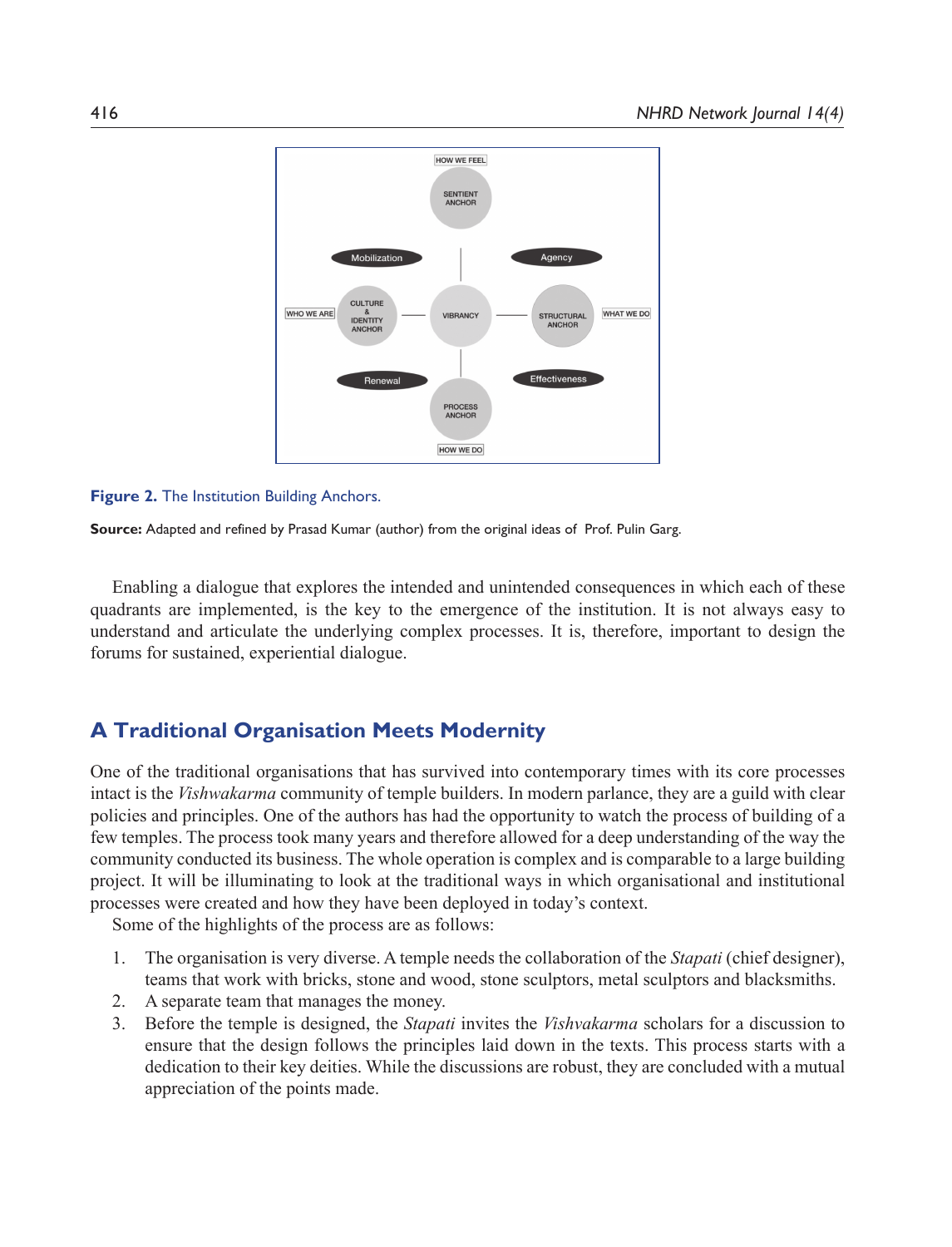- 4. Once the design is completed, it is sealed with auspicious marks, offered to the deity symbolically.
- 5. The *Stapati* then invites teams of specialists for a meeting. Here, the teams are put together after the competence of the worker is vouched for by the head of the subgroup that specialises in particular aspects of sculpting/building.
- 6. Once the team is put together, the *Stapati* holds an open meeting—called the *Koodam*. Here, all differences are set aside, and the group engages in processes that enable them to bond together.
- 7. Once the bonding process is complete, the temple design is shared. Discussion is encouraged, where many technical details are shared, and individual abilities are openly discussed.
- 8. Individual responsibilities and accountabilities are then assigned. This is both a process of the teams suggesting their lead and the *Stapati* applying his discretion.
- 9. The core team lives in the premises where the temple is being built.
- 10. Every morning starts with a collective prayer, followed by a discussion of an appreciation of individual work done. The progress of apprentices is discussed. Learning on the job is given great importance.
- 11. The celebrations of Hindu festivals have three components:
	- The traditional expression of gratitude and veneration.
	- A review of the processes based on the nature of the deity being venerated. For example, on the day of Saraswathi Puja, each person is asked to review their learning and come with a plan for their learning goal for the next year. This is then stated as a covenant to the Goddess.
	- A joyous togetherness.
- 12. The process of review is fascinating. On the night of Shivarathri and on the day before Pongal (called *Bhogi*), people are encouraged to articulate grievances, resolve them, and clean the slate! Setting aside the past and creating space for the new is treated as a sacred offering. On Makar Sankranti/Pongal, ancestors are remembered, and the stories of people who had made significant contributions to the community are remembered. The new techniques and designs introduced are discussed. This includes the ways in which modern tools are introduced, and the teacher who mastered it is remembered in one of discussions that the authors witnessed. On other days, family issues are aired to the *Stapati* or their respective community leaders. The acharyas of their community are invited on specific days when private consultation to discuss one's personal sorrow is encouraged.
- 13. Once a year, a collective bargaining process is enacted. The leaders of the community listen to the grievances of the team members and recalibrate the relationship. Where interventions are required, the elders step in. After this Darbar, the elders confer, and the head of the community speaks to the entire community that is gathered setting out the 'new agreements' in a manner of speaking. The *Stapati* and his wife then serve food to all the people assembled!
- 14. Occasionally traditional *Mahabharata* plays are organised, and discussions and debates on important texts are conducted, where the whole group is present. These debates could get heated as the various points of view are put across, often with examples from one's own life or with reference to important texts. At the end of these events, the relationship between the stories from the itihasa and purana and the specific elements of temple design/sculptures are discussed with an elder. Often, the *Mahabharata* plays are used as devices to comment about social, cultural, or political issues.
- 15. Since the core team lives together till the end of the project, there are many opportunities for informal learning, relating family and clan histories, sharing of idiosyncrasies of each other, gossip and, on occasion, deep philosophy is discussed in a very casual manner.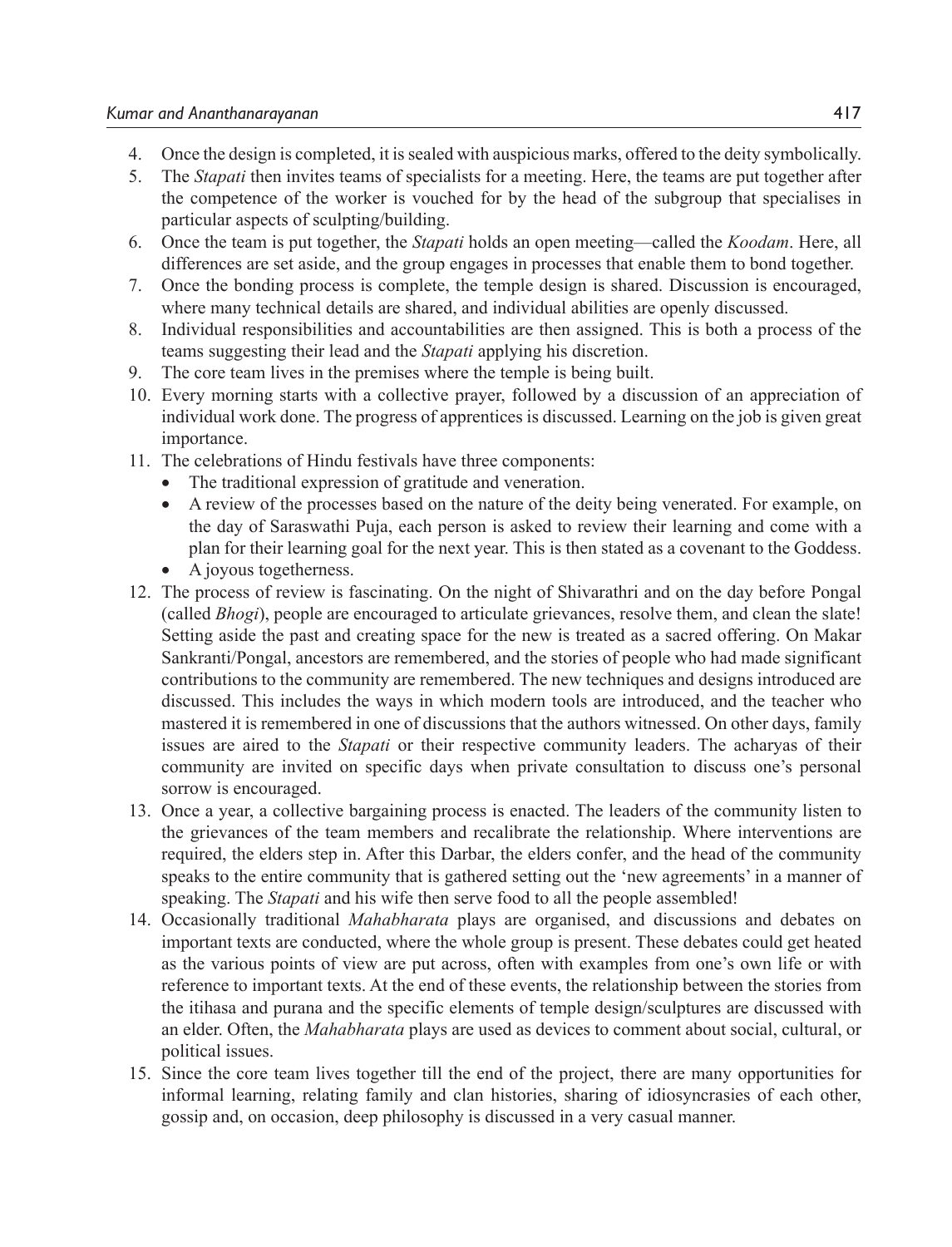- 16. The caring the group members show for each other is touching. The way the group rallies together when one of them is in need or has lost a member of their families is very heart warming. The group comes together to contribute financially, they share stories of their own loss and direct the grieving member to an elder.
- 17. Whenever a member wishes to take up an issue (say, draught conditions prevailing in one of the villages) a process called *mahimai* is started. The one taking the initiative writes down the issue in a notebook, puts some money into the kitty and passes the notebook across. Each one contributes as they wish to without compulsion and the initiator then takes charge, performs the service that was set out and reports back to the group.

The lessons for us to take forward are:

- 1. Creating and sustaining forums and dialogue opportunities for members to experience the sentient processes of community (described earlier, viz. catharsis, togetherness, equalisation, rejoicing/ grieving, absolving shame/blame and humour) form the key to creating a self-reinforcing, virtuous cycle of positive vitality, belonging and membership.
- 2. When these sentient processes are not available, membership suffers. Psychological contracts gradually wither and belonging wilts. Loyalty to the institution, which itself is rooted in emotion, becomes indifferent, and apathy sets in. Leaders are no longer given the benefit of doubt. Change initiatives suffer. Mobilising minds becomes an uphill task.
- 3. Institution builders and trained facilitators who anchor and sustain these sentient processes in perpetuity are absolute necessities for this to succeed.

# **The Dynamics of the Interplay Between Modern Industrial Organisations and Indian Sociocultural Dimensions**

When dealing with the structural anchors of an institution (what we do), western and colonial paradigms, juxtapose with the Indian sociocultural aspects embedded in the cultural identity anchors of the institution (who we are) and conscious and unconscious dilemmas are triggered.

To highlight this, let us look at a small anecdote. One of the authors of this article was conducting an organisation development (OD) exercise in a multinational pharma company. After the initial interviews and assessments, the author requested for a dialogue among the senior management team, comprising 22 people. He suggested they come up with a shared understanding of the organisational processes and decide on a way forward. The setting was informal—small groups were formed for specific topics, followed by intense discussions in a round table format and equal voice to all modality. At lunch, the chief finance officer (CFO) took the author aside and asked with a lot of concern—'Are you doing the right thing? What you are doing looks more like the panchayat I run in my village and the family Koodam (a family gathering where consensus building takes place). This is a formal organization!'

The CFO's model of organisations reflect a stark separation between the 'Indian mind' and the 'professional mind' of the CFO. While this separation is a little extreme, it illustrates a common reality of Indian managers. Their ways of bringing their emotional/psycho-social being into a group setting is shaped in the 'family' that is anchored in the long tradition of Indian culture. This shapes deep 'meaning-making' and 'role-taking' behaviour, which the person is often not conscious of. However, their graduate study happens in a fairly confused setting, neither Westernised nor honouring the Indic modes of learning. Then, they go into modern organisations governed through Western paradigms. The modern organisations created in India just before Independence, and immediately after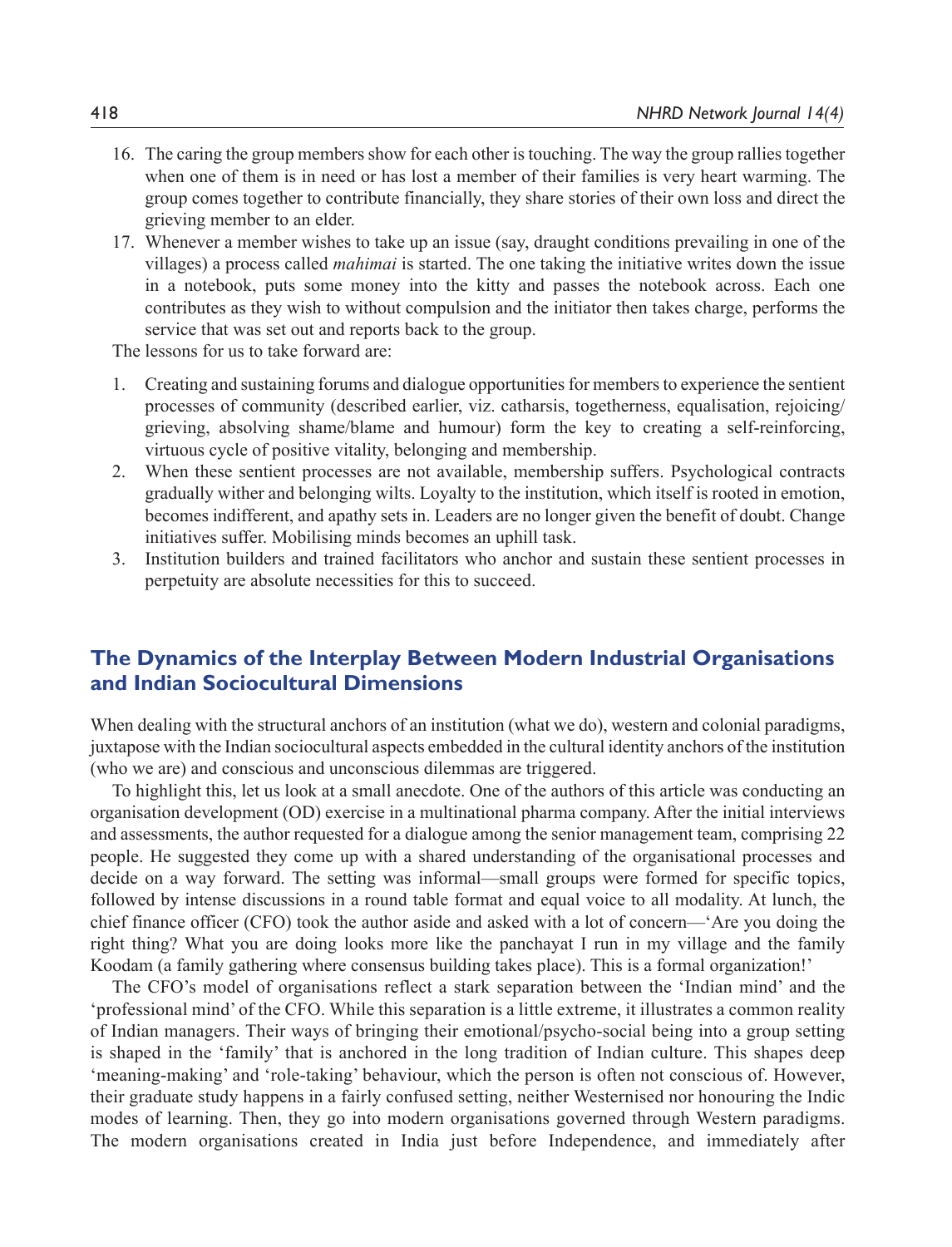Independence can be categorised in three ways: first, organisations like Forbes, Forbes and Campbell or East India Distilleries—Parry, which were started by British expats almost 200+ years ago. Second, are public sector undertakings, many of which were started with technical and managerial collaboration with foreign countries/organisations. The collaborators brought with them their own specific ways of emotional engagement, meaning-making and role shaping. Third, Indian business families that were into banking and moneylending either bought the foreign companies or sought foreign collaboration to set up modern organisations. It is only in the past couple of decades that we have seen the growth of Indian entrepreneurs starting organisations, though the tradition of small and medium family businesses has existed for millennia.

What emerges therefore is a socialising of the individual's identity in the 'primary system' (a traditional Indian home) and the deployment of this self in a 'secondary system' (the organisation). This is problematic at many levels, and when it remains unresolved, it leads to the kind of split that our CFO demonstrated. He held a lot of wisdom in building trust among very diverse people and forging consensus in difficult contexts that directly impinged on the livelihoods people. This is invaluable learning for creating and nurturing teams, but he was keeping this wisdom aside to act in ways that he thought were 'professional and modern'! This tentativeness and uncertainty on how to bring oneself in is often dealt with through various degrees of imitating the ways of senior-role holders in the secondary system and compartmentalising the primary identity. This causes many internal tensions and a consequent loss of autonomy, authenticity, and power. This loss of an inner compass shows up in the key dimensions, which matter in an organisation: sense of ownership, membership, relationship with authority, teamwork, decision-making in an uncertain context, taking long-term risks on behalf of the organisation, and assertive challenge and proactive agency. This internal unsureness of how to bring oneself in is coped with by becoming adjusting, accommodating, becoming role and rule bound and conformist. (These issues have been discussed at length by Ashok Malhotra in his book *Indian Managers and Organizations; Boons and Burdens*, as well as by Raghu Ananthanarayanan in his paper *Pedagogical Contextualisation and Integration Challenges for Organisation Development in India: Cultural Wisdom and Rational Modernity in Organisations*).

## **Family Members and issues of Role Taking**

Family members entering the family business have a different set of issues to contend with. The space of their psycho-socialisation includes both the familial and the business dynamics without much of a distinction between them. This makes for a lack of psychological distance between one's identity and one's work. Professor Pulin Garg has enumerated some of the key issues that characterise Indianness:

- 1. Work is part of the person's identity.
- 2. Task and sentient systems are not separated but form an interdependent system.
- 3. Differentiation among family members is not made based on professional capabilities, but basis on familial norms of age and rights. It is assumed that following the deeply ingrained practices that have been part of the familial learning will ensure success.
- 4. The shame of straying from one's dharma is the institutional process of ensuring coherence in a group. But there are no processes of punishment or punitive action for a misdemeanour, other than estrangement from the family and its resources and goodwill. Instead, there were institutions for absolving shame and re-establishing the person in the group.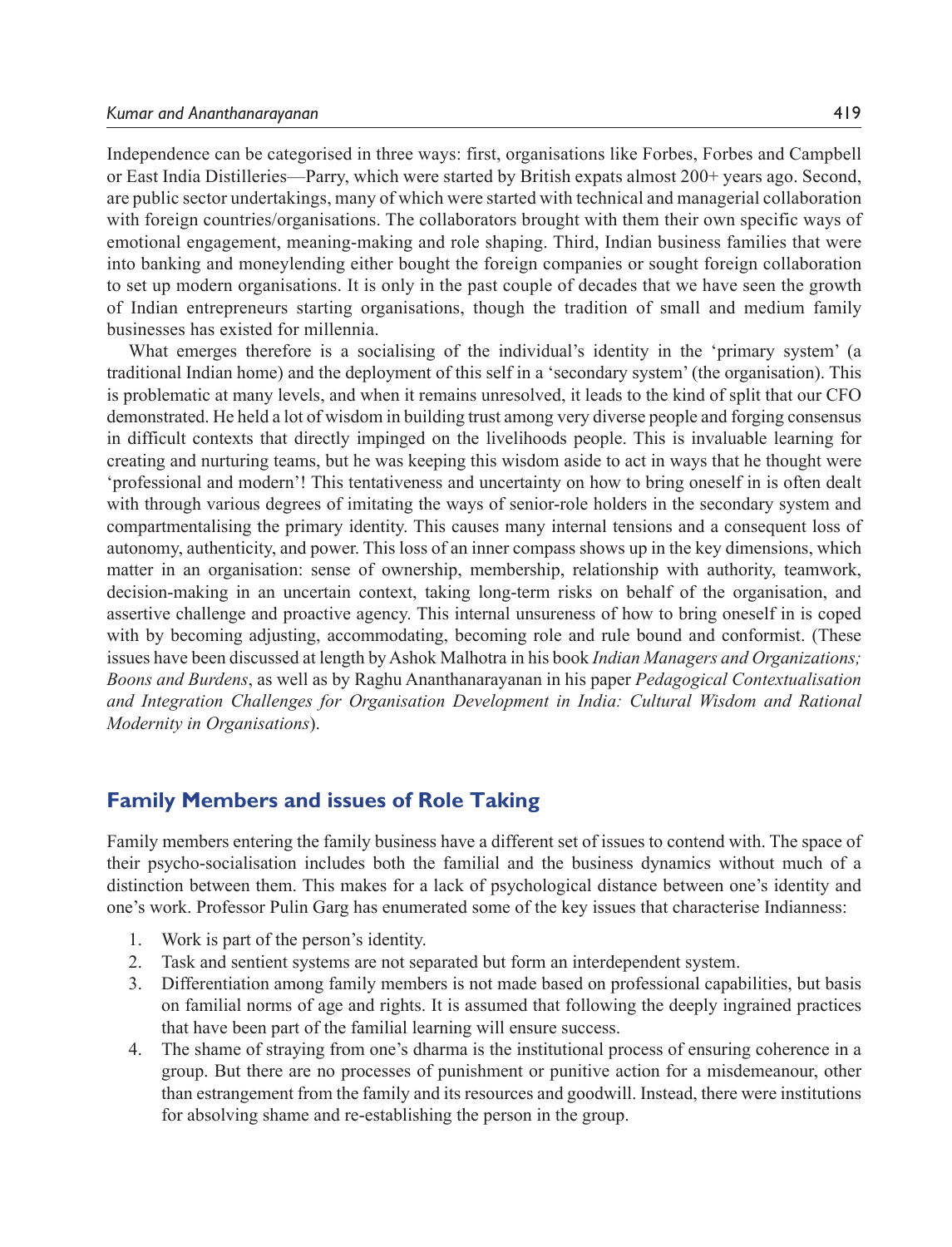- 5. The Karta system, where elders oversaw the process of institution building, upholding of values and re-anchoring the family on new ways of doing business, ensured the flourishing of the family across generations.
- 6. The design of social structures followed the understanding of the inner psycho-social and psychic structures of man. Thus, the inner and the outer were seen as interlinked.
- 7. The meaning of work was often linked to the spiritual and religious dimensions of the family

It is important to note that several prominent business families can trace their lineage across hundreds of years. To illustrate, one of the authors has had many dialogues with Mr M.V. Subbiah of the Murugappa family. His narration of the way he was inducted into the family business and his subsequent mentoring by the Karta of the Murugappa family at that time, reflect many of the principles enunciated by late Professor Garg. Dialogues with (late) Shri Ganapathy Stapati, a world-renowned temple architect, and elder of the Vishwakarma community who comes from the direct lineage of the builders of the Brihadeeswara Temple in Tanjore, also affirms these principles.

The upshot of this is that members of families that have kept alive their traditions receive a mixed blessing. On the one hand, they imbibe a deep and proud tradition, but, on the other hand, they are often tied down by their tradition. Their autonomy and creativity can be expressed only within the boundaries drawn by the family. When confronted with modernity, the family members have to contend with many powerful forces: first, the new technologies that impact the business ecology; second, the ways of doing business that are part of cultural and social tradition of the country are challenged by Western business structures, advanced management systems, laws and regulations that follow the ways of the colonisers, and, later, by advancing Western thought; third, the idea of what it is to be resourceful as a human, what it means to be successful and how one communes and belongs with one's world are challenged by modernity.

Most families have managed the challenge of adapting to new technologies very well. Many business families like the Birla's and Tatas that saw business activity as an act of patriotism and building indigenous institutions of learning as an important nation-building activity, have succeeded in making the transition from their earlier modes of doing business (which was often Indian forms of banking) to building large organisations. The formal structures and statutes of a joint stock company have their origins in the royal charters that legitimised commercial operations in Britain. These have been adopted in India, when it was still under the colonial form of governance. Many of these laws have, at best, been modified from time to time after India gained independence. Thus, the traditional banking families had to adopt a strange hybrid form, where the traditional ways were force-fitted into the new forms of legitimacy that was imposed upon them. The tension between the two modes of understanding wealth, governance and management has not been fully resolved.

The challenge of doing business in ways that conform to Western business structures and the laws of the country has not always been easy. The modes of shared ownership of wealth and processes of governance have been vitiated. This has often led to a mismatch between the explicit, business, and legal structures and the implicitly held familial norms. Many families handled this tension well in the first post-independence generations by clearly separating the statutory compliance from the process of governance. Later, as these families also modernised, this tension between the explicit and the implicit has come under strain and, sometimes, it has snapped in the succeeding generations, largely due to Western educational values and pedagogy. Paradoxically, the ability of the family members to master modernity through their education and learning becomes a two-edged sword, where the family member has learnt to develop a coherence between the knowledge of the tradition and the new learning; the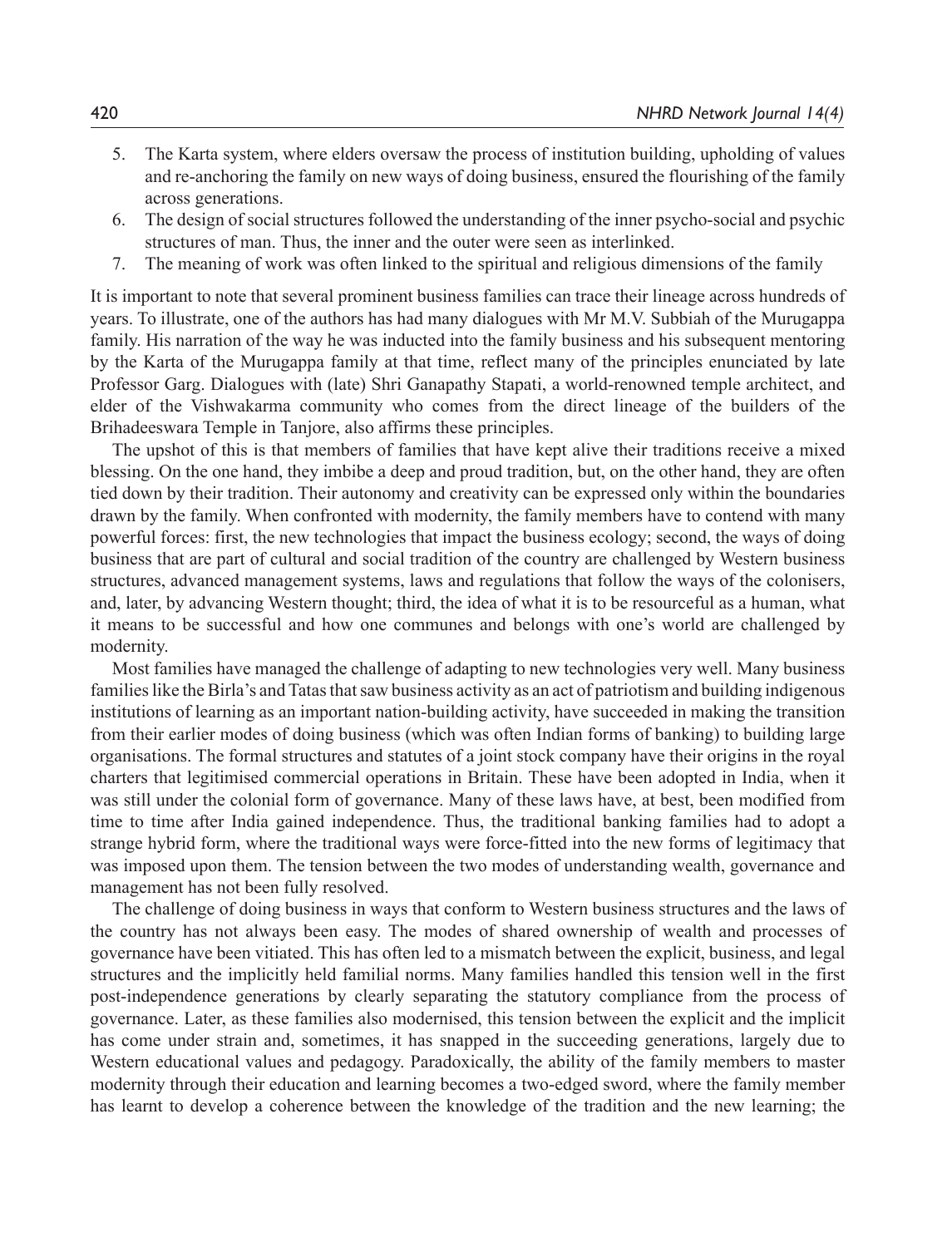family has acquired renewed energy and vitality. Where the coherence has not been developed, irreconcilable tensions have grown. The modern ways have been used to trump the tradition.

The third challenge is the most difficult to navigate. Often, family members are educated in schools like Lawrence, Doon School and Sanawar, which model themselves on the ways of the colonial masters and are anchored in Western pedagogy and values. This was essential to develop influence in the corridors of power as well as creating networks in the new emerging business ecology in the era just prior to the Indian Independence, and this trend continued for many years. However, traditional Indian values get questioned overtly and covertly both by the teachers and by fellow students in these institutions that were set up to Westernise the Indian elite and wean them away from their roots. The pressure to become 'modern' implies an imitation of the West and a disrespect of the indigenous. The authors have encountered the deep inner conflict that this causes in the leaders of family businesses in several of the leadership initiatives that they have facilitated. The injury to the sense of self and the confusion in the philosophical anchors of life, leave deep conflicts that disempower the person.

There is a very interesting phenomenon that has emerged post-independence. Families rooted in the agrarian ethos or in the trading community have become entrepreneurs and broken into the world of big business. Notable business houses are GMR, GVK, Annapurna and Saravana. These families have been led into the business space by charismatic individuals who have led the change in the fortunes of the family.

The issues of managing the two paradigms and the resultant ways of governing of business organisations impact members of a business family as much as they do the professional manager. However, in most families, there are institutional processes that enable a dialogue between the holders of the respective paradigms in a meaningful and respectful way. This is often absent in the organisational contexts, where institutional processes are not nurtured. However, in families where these institutional processes are not renewed and redesigned, they exist in form but devoid of spirit. They hold the family together in an uneasy compromise that sometimes become dysfunctional.

An emerging development in family business management is the advent of the process of developing a family constitution. The writing down of the constitution involves a multi-generational and participative process of articulating the implicitly held assumptions and engaging in a process of dialogue centred around governance and values. This dialogue is an institution-building process since it articulates the basis on which the perpetuity and sustainability of the family business is premised.

### **A Visual Summary of the Process**

Figure 3 illustrates the three distinct pulls that are acting on the psyche of the leader from the family business. He is expected to be a role model in traditional terms, and this means upholding expectations that the society and community have for the family. Often, many of these families hold important positions in the local temple governance, schools or even the community panchayats. This context is in flux.

Figure 3b traces the path of a person that one must traverse to become a valued institutional member of the organisation. This holds both for the professional who has internalised modern meanings of personhood and groups, as well as family members who are attempting to modernise the business.

To understand Figure 4, let us conduct a thought experiment: you the reader and us the authors are about to enter an organisation. We come from different backgrounds and with different capabilities; consequently, our dreams and aspirations are different. Our ways of understanding authority, power, peer-hood, etc., are also shaped by our prior experiences and our particular primary socialisation. For us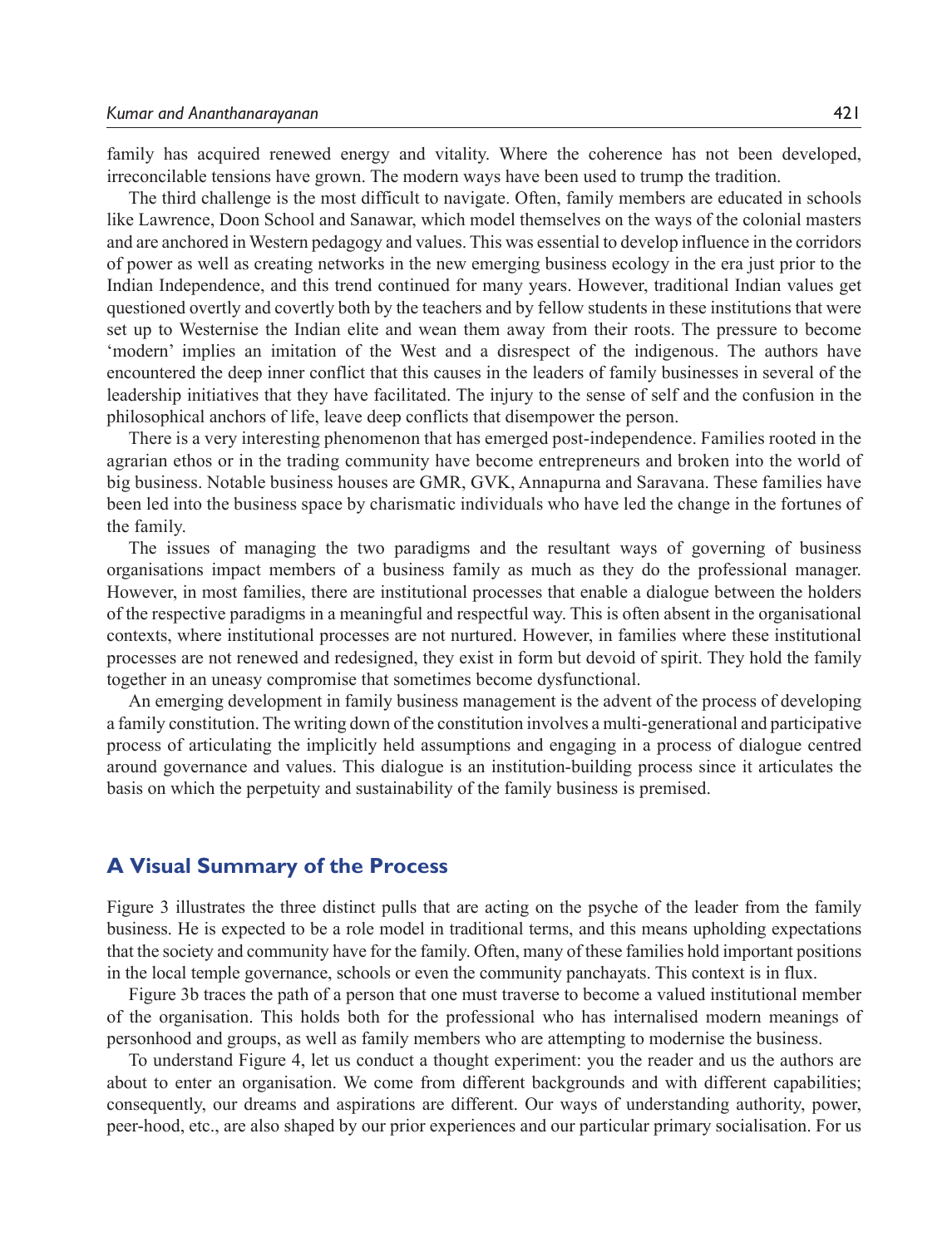

#### **Figure 3.** Becoming a Valued Member of the Institution.

**Source:** Conceptualised by Raghu Ananthanarayanan (The author).



#### **Figure 4.** The Dynamics of Institution Building.

**Source:** Conceptualised by Raghu Ananthanarayanan (The author).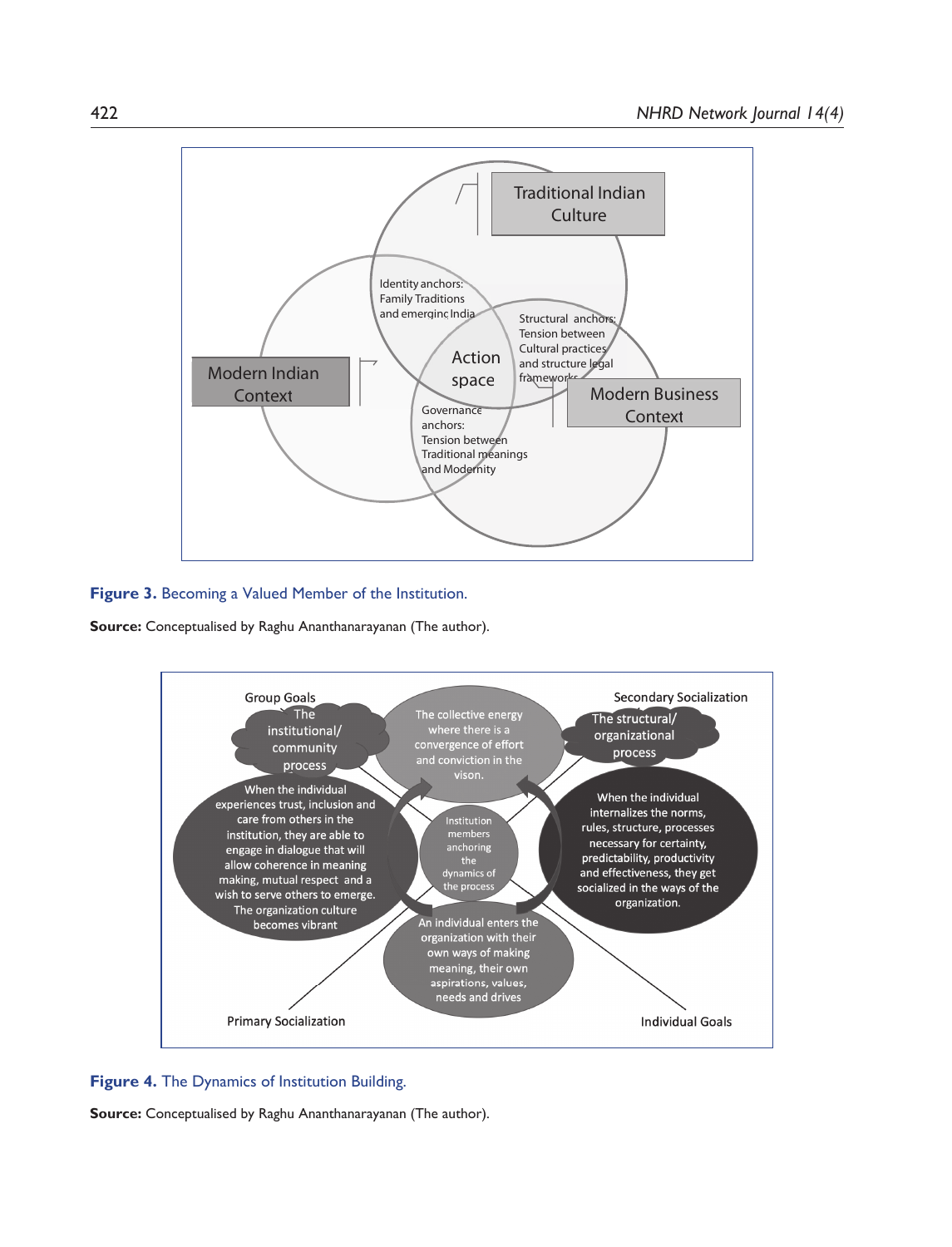to be members of a powerful organisation, we must collaborate. This means understand each other as persons and complement and supplement each other. We must understand each other and have a coherent set of interpretation of events and their significance. This is the implicit context and the intangible culture of the organisation. The process of building this coherence lies in the left-hand path, the institution-building process, where we develop trust in each other and learn how to dialogue with each other. In the traditional context, family members who are the primary shareholders of the organisation and the promoters do not need to go through this among themselves. This is because the coherence in meaning-making is achieved through the fact that the family, being a joint family, follows cultural processes specific to the family. The power and importance of this process often gets taken for granted, and when the traditional families confront modernity and a nuclear family ethos, they neglect the institution-building processes. Differences in interpretation of purpose, money and people do not get addressed at the deeper level and come through as divergences in leadership. They lead to conflict that cannot be resolved at the superficial level. Modernisation involves the induction of professionals into leadership positions. Therefore, if the family leaders do not engage in the process of forging a shared language, trust, and inclusiveness with professionals, a subtle but deep cleavage gets created in the psycho-social ground of the organisation.

We also must take the path to the right where we encounter the explicit policies, rules, structures, systems, and processes of the organisation. The process of absorbing these and moulding behaviour is comparatively easy. The processes of negotiating expectations, understanding the rewards that can accrue are more explicit. Goal setting and other processes by which the common purpose is generated are also part of this path. While professionals 'expect' these negotiations and have been exposed to it, it is likely that the family members who govern the organisation do not. Often, it is taken for granted that the implicit ways in which wealth has been shared will be continued. Performance appraisal is neither easy to do in a family business setting nor is there a precedent for it. Family owners and members who modernise their organisations have, therefore, two tasks in front of them: First, to understand the modern terms under which organisations are governed and, second, to establish equity and balance with the professionals.

## **Conclusion**

To flourish over the long term, organisational leaders have to understand the potential and power of institution building.

All the four anchors of an institution arise simultaneous with the creation of an organisation. Concurrent with the infancy of an organisation, the four anchors of 'Who we are', 'what we do', 'how we do what we do' and 'how we feel' also come into existence.

Ichak Adizes in his insightful book *Managing Corporate Lifecycles* explores the various life stages of an organisation—from infancy to prime and decline.

The four anchors will either remain passive or become active, depending on the attention given to it by the family business promoters and leaders.

From infancy to the adolescence stage, most promoters focus on 'who we are' and 'what we do', giving scant attention to 'how we do what we do' and 'how we feel'. Institution members are enlisted at this stage.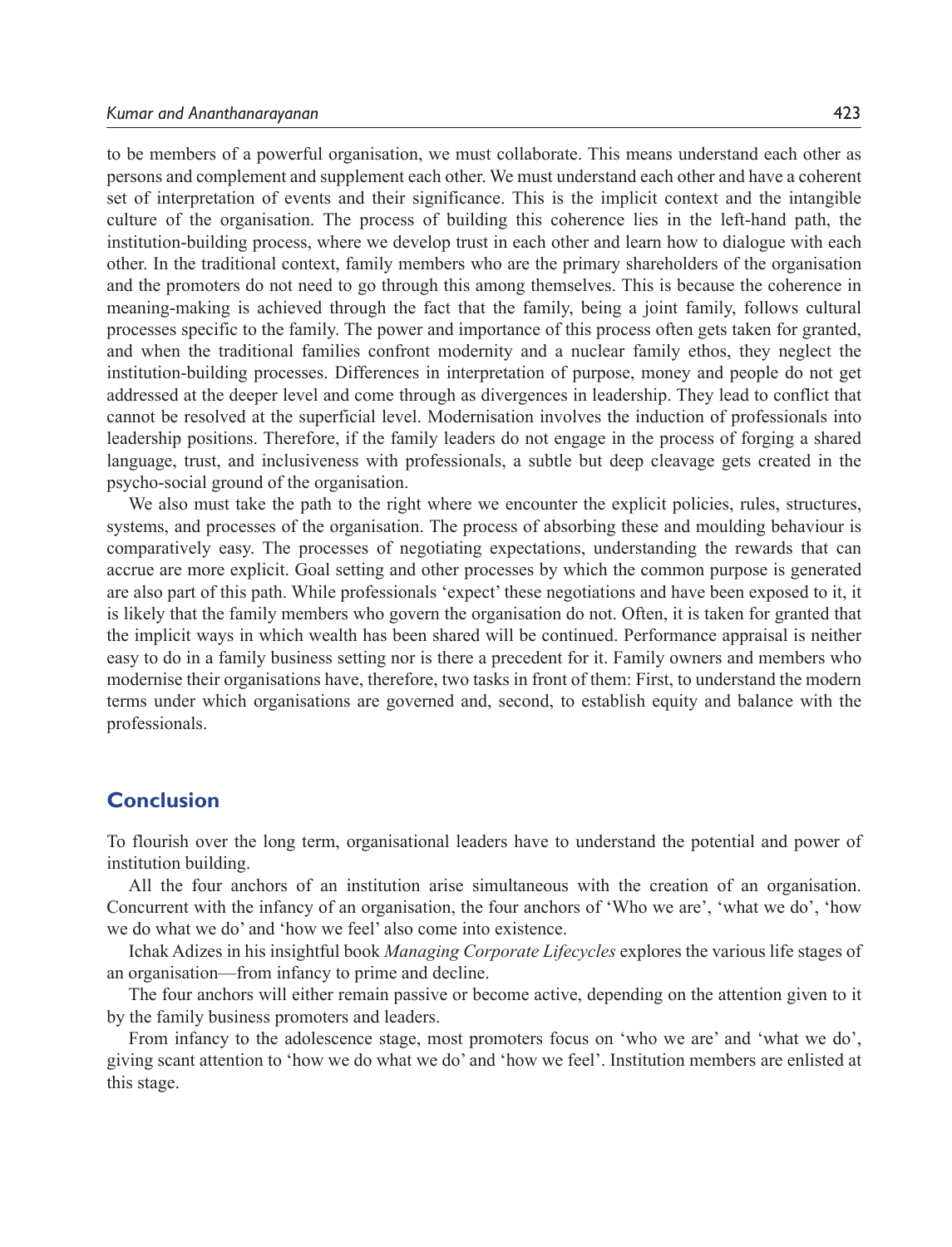

**Figure 5.** Organisation Life Cycle.

**Source:** Managing Corporate Life Cycles … How Organisations Grow, Age and Die by IchakKalderonAdizes.

 For the organisation to reach prime, from the adolescence stage, 'how we do what we do' (processes and systems) must take priority focus. When this happens, the first shoots of institution building begin to show. Institution members are fostered at this stage.

 The central concern of long-lived organisations is to remain at the prime stage for as long as possible and to renew themselves constantly, to ensure that they do not hit the precipice of 'The Fall'.

 Keeping 'The Fall' at bay is possible when promoters and leaders activate 'how we feel' alongside the other three anchors. When they do so, entrepreneurial agency, renewal, mobilisation, institutional membership and belonging come to the fore and the aging process stalls. Institution members mature and anchor the community at this stage.

 Unfortunately, the socio-psychological maps and the 'machine' metaphor of organisations persist in the minds of most promoters and leaders, and they do not bring alive the sentient processes of 'how we feel' and sustain institutional dialogue, when it is needed the most. Consequently, they reach 'The Fall' and decline begins.

 When 'The Fall' begins, the sense of belonging among the members recedes, proactivity of enterprising membership regresses into pseudo-obedience, and morale is at its nadir.

 This article points out that modernising and Westernising Indian organisations come at a price: the socio-psychological price of stress and tensions between the 'familial and affiliative primary systems' of growing up years and 'secondary task systems' that we inherit, in Western-oriented organisations and occupations.

 The central theme of this article is that activation of the six sentient processes of dialogue and regeneration, in tandem with the other three anchors, holds the key to new meanings. Meanings that are co-created with the membership, devoid of the psycho-social stress of Western modernity. Meanings that enable role making, governance and generativity in the journey for longevity and institution building. This needs to be the focus of a leader who also wants to be an institution builder.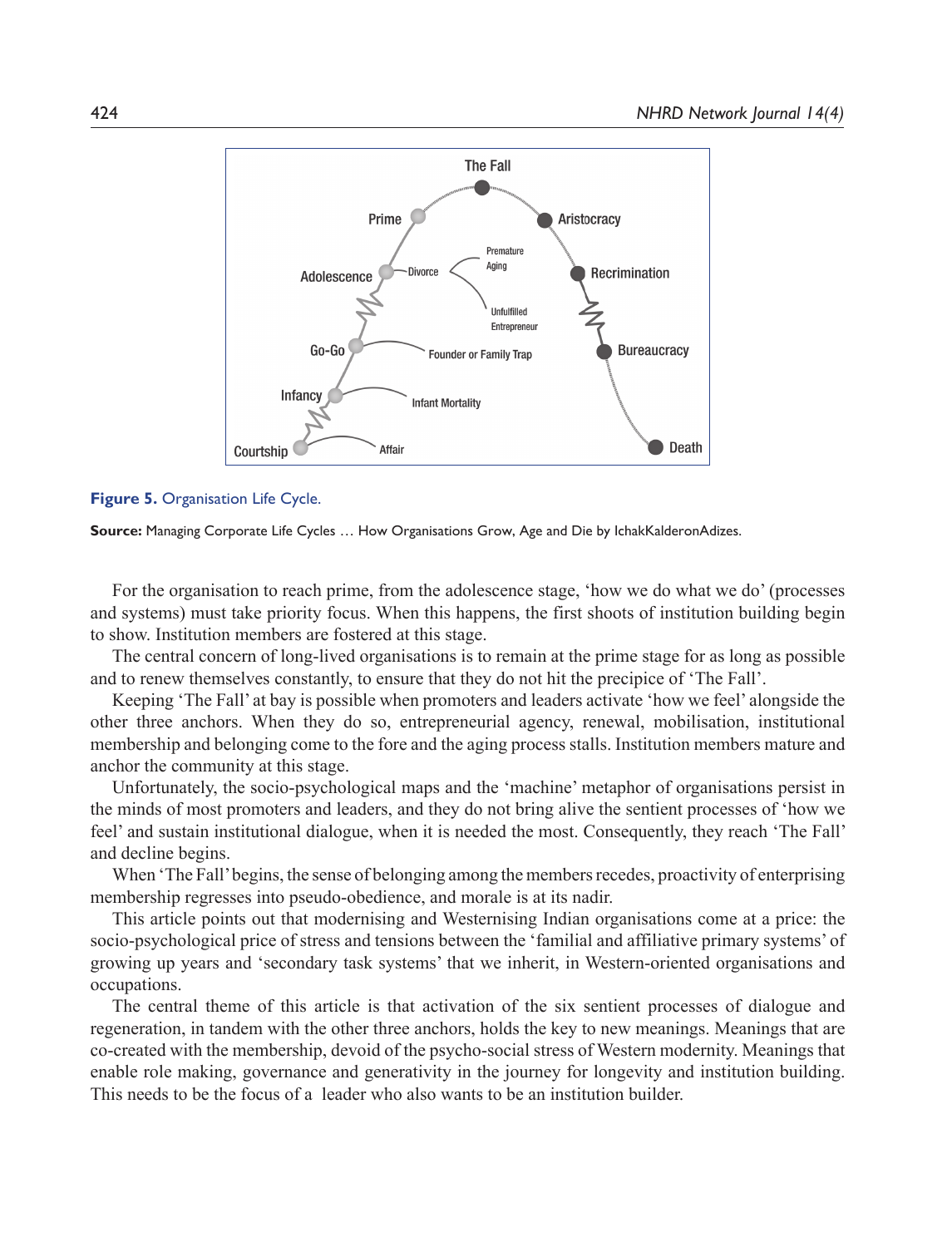#### **Declaration of Conflicting Interests**

The authors declared no potential conflicts of interest with respect to the research, authorship and/or publication of this article.

### **Funding**

The authors received no financial support for the research, authorship and/or publication of this article.

#### **Notes**

- 1. Business of daughters: more women handling reins of family businesses now.
- 2. Images of organisation 1st Edition, Kindle Edition by Gareth Morgan, SAGE PUblication
- 3. Bruce Lipton provide reference book title, page number.
- 4. Business Sutra—A very Indian Approach to Management, Devdutt Patnaik
- 5. The characteristic spirit of a culture, era or community as manifested in its attitudes and aspirations. *Synonyms:* spirit, atmosphere, climate, essence, animating principle, dominating characteristic, rationale, code, morality, moral code, attitudes, beliefs, principles, standards, ethics.
- 6. A quality that evokes pity or sadness. *Synonyms:* poignancy, tragedy, sadness, piteousness, plaintiveness, sorrowfulness.
- 7. Implicitly held stories and ideas concerning what constitutes honour and heroism. *Synonyms*: folk tale, story, legend, saga, allegory, parable, tradition, lore, folklore.
- 8. Implicitly held attraction and desire to belong, contribute and excel in the context. *Synonyms*: love, aspiration, attraction, drive, motivation.

#### **Recommended Readings**

Ananthanarayanan, R. (2008). *Totally aligned organization* (2nd ed.). Productivity and Quality Publishers.

- Ananthanarayanan, R. (2011). *Exploring what is Indian: A parable and a discussion*. http://integralleadershipreview. com/339-exploring-what-is-indian-a-parable-and-a-discussion
- Ananthanarayanan, R. (2020). Exploring what is Indian—A parable and a Raghu Ananthanarayanan. Pedagogical contextualisation and integration challenges for organisation development in India: Cultural wisdom and rational modernity in organisations. *NHRD Network Journal*, *13*(3), 324–339.
- Ananthanarayanan, R. Narendran, K. S. (2010). *Organization identity profiles—Old and new economy Indian organization profiles through the graves—SD Lens*. http://integralleadershipreview.com/12110-article-5/
- Evans, F. (1908, May). The evolution of the English joint stock limited trading company. *Columbia Law Review*, *8*(5), 339–361.
- Garg, P. (n.d.). *Cultural identities—Their implications for patterns of leadership in Indian organisations nature of I groups/personal growth labs, recurrent identity themes*. Sumedhas org. https://sumedhas.org.in/media/1. Cultural%20Identities-pulin%20garg.pdf
- Garg, P. (1990). *Organisation structure, design and development: From a primer on process work: The ISISD perspective*. Sumedhas org. https://sumedhas.org.in/media/Organisation%20Structure%20by%20pulin%20garg. pdf
- Gotsdanker, A. (2018). *Leadership in social organizations from primates to humans: The role of a leader in changing team direction*. Department of Psychology, Walden University. https://doi.org/10.4172/2471-2701.1000195
- Kumar, P. (2019a). *How to deal with differences, conflicts in family business*. Business Today.
- Kumar, P. (2019b). *Perpetuity in family business—Some guidelines*. Founder Human Endeavour Associates.
- Malhotra, A. Ananthanarayanan, R. (2014). *The election and the Indian Psyche*. http://integralleadershipreview. com/11533-india-inflexion-point-election-indian-psyche/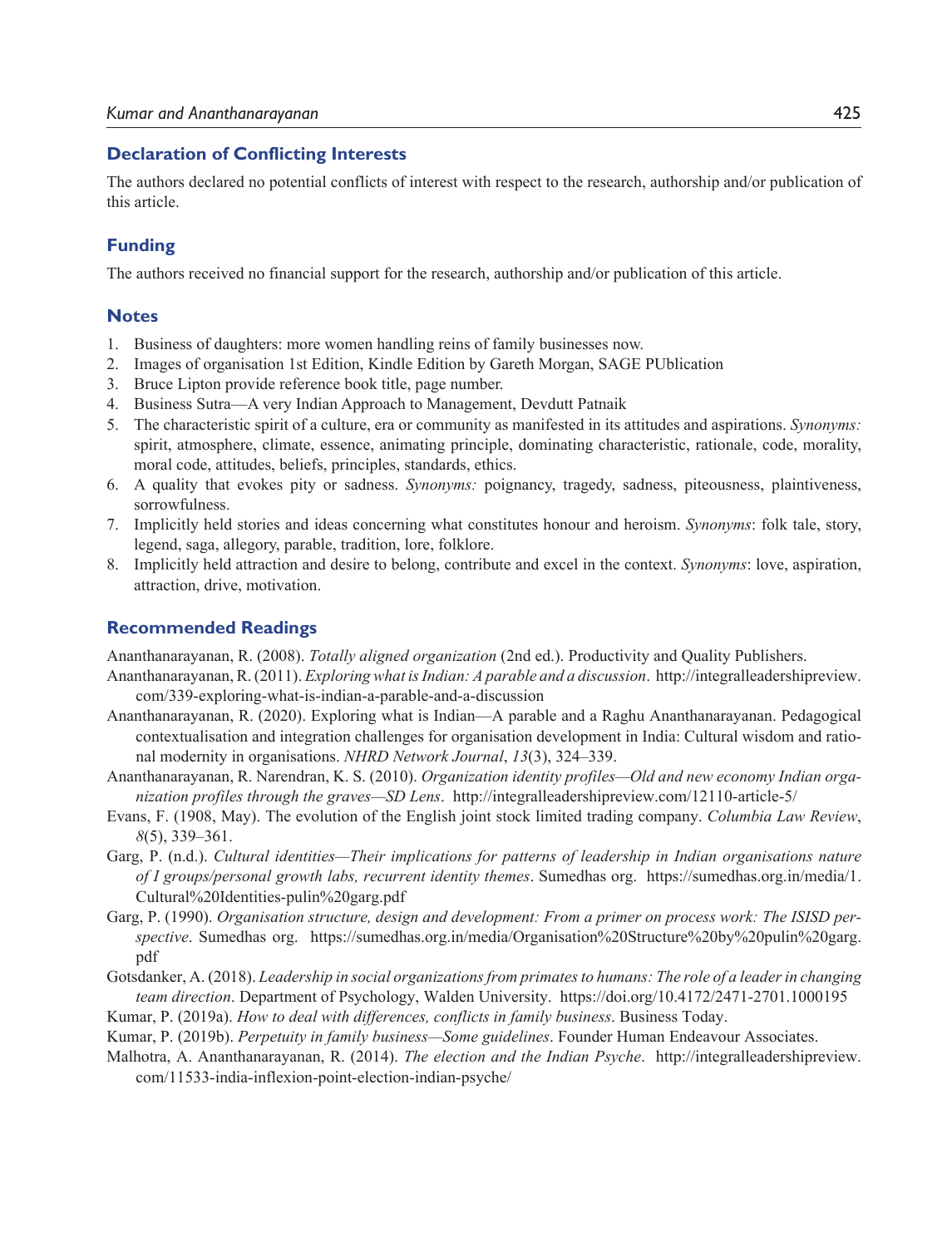- Ramasubramaniam, O. B. (1983). 'Amirtasya Putraha' (children of immortal bliss) rejoice being 'Slumdog Millionaire'? *PPST Journal*, *3*(2). http://integralleadershipreview.com/347-amirtasya-putraha'-children-ofimmortal-bliss-rejoice-being-slumdog-millionaire
- Ritambbhara Ashram. (2020). *Yoga Sutra chapter 4—sutras 9, 10 and 1*. https://yogasutraforinnerwork.wordpress.com/2020/08/06/sutra-4-9/; https://yogasutraforinnerwork.wordpress.com/2020/08/13/sutra-4-10-4-11/; https://www.indictoday.com/long-reads/sixteen-samskaras/

Scott, W. R. (2003). *Organizations: Rational, natural and open systems*. Prentice Hall.

- Singh, A. (2018, April 11) *SME futures*. https://smefutures.com/business-daughters-women-handling-reins-familybusinesses-now/ https://familybusinessunited.com/2020/06/22/the-magnificent-history-of-indian-family-businesses/
- Singh, G. Ananthanarayanan, R. (2013). *Organizational development and alignment: The tensegity mandala framework*. SAGE Publications.
- Suresh, V. Prabhu, P. (2011). *Koodam—Breaking hierarchy, building democracy*. http://integralleadershipreview. com/410-'Koodam'-breaking-hierarchy-building-democracy

Timberg, T. A. Das, G. (2014). *The Marwaris: From Jagat Seth to the Birlas* (the story of Indian business). Portfolio.

#### **Bio-sketch**

**Prasad Kumar** (PM) is the Founder of Human Endeavour Associates, a niche consultancy firm specialising in strategic advisory for owner-led companies and family businesses. PM has worked in senior executive roles in corporate companies, with many leading companies such as Madura Coats, CMC Limited, Wipro, Thermax and GMR Group, partnering in their growth and transformation. Most of his engagements have been long-term partnerships, and as a versatile practitioner, he integrates the cultural and structural dimensions for growth, governance and institution building. His key focus is on institution building and perpetuity in family businesses.

His previous positions were Business Chairman and member of the GMR Group Holding Board, Chairman of RAXA (Homeland Security) and Vice Chairman and Managing Director of Parampara Family Business Institute, and he is currently on their Academic Council. He is member of the following:

- x *The Economic Times* Advisory Panel on Family Business;
- *The Economic Times* Advisory Panel on Corporate Board Governance;
- Governing Council of Srishti Institute of Art, Design and Technology;
- Advisory Board Member of Sieflex Robot i-City Project; and
- x Advisory Board Amicorp Trustees (India) Private Limited.

He was the Guest Editor for the special issue of the NHRD Network Journal on 'HR issues in Family-Managed Organisations in India: Current Reality and Future Perspectives' and authored several articles on various contemporary issues in gamily business.

A postgraduate in Management and accredited in Applied Behavioral Sciences and Human Process facilitation, PM has worked as a Certified Professional of the International Association of Facilitators and is a Life Member of the Association.

PM teaches specialised modules on family business, institutional strategy, leadership and succession at IIM Bangalore, Indian School of Business (ISB) and other leading business schools.

He served as Executive-in-Residence at the Kellogg School of Management, NW University, Chicago, USA, and worked closely with Ram Charan and John Ward, both global experts in management and family business.

**Raghu Ananthanarayanan** (raghu.tao@email.com) is the co-founder of Sumedhas Academy for Human Context, FLAME TAO Knoware (Pvt. Ltd.) & Ritambhara Ashram. He focuses on bringing insights from the Yoga Darshanas to address contemporary issues in human behaviour and organization design. Three extraordinary teachers mentored